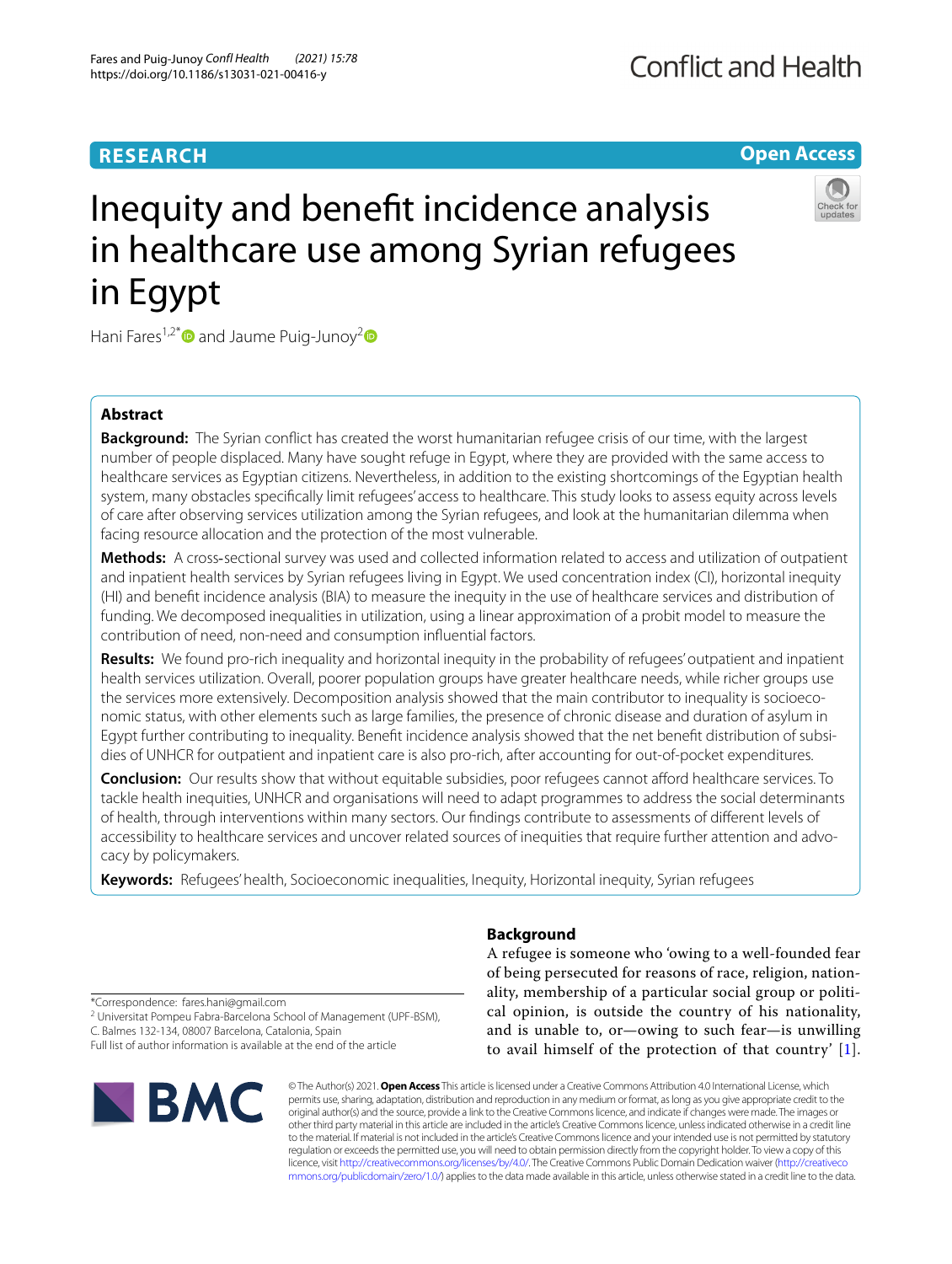The Syrian conflict has created the worst humanitarian refugee crisis of our time, with the largest number of people displaced, many of whom have found refuge in Egypt. As of August 2017, the country counted 131,504 Syrian refugees registered with the United Nations High Commissioner for Refugees (UNHCR), in addition to 105,885 refugees from other nationalities [[2\]](#page-11-1).

The socio-economic situation of refugees and asylum seekers mirror those of the urban poor in Egypt as they face multiple obstacles including dramatic price rises and infation related to the ongoing economic reforms in the country, scarce employment opportunities, and a general deterioration of the security environment due to political instability in the era post-revolution. Many refugees are subsequently highly vulnerable, according to the UNHCR 2017 vulnerability assessment, 40% of refugees living in Cairo are considered poor, 20% extremely poor [\[3](#page-11-2), [4](#page-11-3)].

The healthcare system in Egypt is quite complex with many public entities involved in the management, El-Zanaty and Way [\[5](#page-11-4)] fnancing and provision of care and heavy reliance of the Egyptian citizens on out-of-pocket (OOP) health payments causes fnancial burdens for households [[6,](#page-12-0) [7\]](#page-12-1).

Syrian refugees have access to the same primary healthcare services as Egyptian citizens, via public health clinics. Nevertheless, many obstacles limit refugees' healthcare access—for example, insufficient financial means and out-of-pocket payments, shortage of drugs and investigations, insensitive encounters with national service providers, and inadequate information on types and place of availability of health services [\[4](#page-11-3), [8\]](#page-12-2).

Moreover, refugees' face further health challenges, caused by epidemiologic and demographic dynamics, such as the high burden of non-communicable diseases due to ageing populations and unhealthy lifestyles, combined with a prevalence of communicable diseases related to poor hygiene and lack of access to basic health services [[9,](#page-12-3) [10\]](#page-12-4), resulting in the need for necessary healthcare use being likely to increase [\[11\]](#page-12-5).

In light of the competing needs of the refugees (health, education, food …), and the continuous reduction in international funding, UNHCR has adopted a mixed public health approach, which prioritizes affordable and essential primary health care through public facilities, while chronic diseases, reproductive health and mental health care services are provided through dedicated UNHCR supported facilities and afliated hospitals for life-saving secondary and tertiary care. Accordingly, the packages of health assistance offered to the refugees and asylum seekers in Egypt have raised ethical and operational concerns, specifcally on how services could reach the most vulnerable refugees.

The World Health Organisation has stated that the progressive realization of the right to health involves a concerted and sustained effort to improve health across all populations and reduce inequities in the enjoyment of health; and has defned Equity as 'the absence of avoidable or remediable diferences among groups of people, whether those groups are defned socially, economically, demographically, or geographically' [\[12\]](#page-12-6). However, this defnition does not include the fnancing of healthcare payments which is an integral part of a health system [[13](#page-12-7), [14\]](#page-12-8). Therefore, equity in healthcare shall encompass two main principles, fair allocation of resources and equitable access to healthcare services.

Several studies have shown that, in both developed and developing countries, when individuals' health needs are not equitably addressed [[15,](#page-12-9) [16](#page-12-10)], this results in unmet health needs, inadequate healthcare, inequitable health outcomes, and increased costs [\[17](#page-12-11)[–19\]](#page-12-12). Moreover, the lack of health insurance and the weak purchasing power among poor refugees may result in less utilization of healthcare services despite their greater need [\[20,](#page-12-13) [21](#page-12-14)].

Public health equity issues facing the humanitarian community have been previously outlined into issues of resource allocation and decision-making [[22](#page-12-15)[–25](#page-12-16)]. Ensuring greater equity in the use of needed health services and fnancial protection when accessing those services are fundamental policy objectives for countries, and organisations like UNHCR, that seek to protect the people in concern and the most in need among them [[15](#page-12-9), [26\]](#page-12-17). While the research on equity in healthcare has been mainly concerned with four broad sets of outcomes [[27](#page-12-18), [28\]](#page-12-19): (1) healthcare utilization according to health needs irrespective of socio-economic status, ability to pay, social or personal background (horizontal equity); (2) subsidies received using services; (3) payments people make for healthcare (out-of-pocket payments, insurance premiums); and (4) health status.

In this study, we look closer at the humanitarian dilemma when facing the distribution of funding and the protection of the most vulnerable when accessing healthcare. We aim then, to assess inequity across levels of care, after observing services utilization among the Syrian refugees and analysing the allocation of UNHCR healthcare subsidies from an adequacy perspective. To achieve these purposes, we develop three specifc objectives: (i) To determine inequalities in the distribution of healthcare utilization across socioeconomic groups and demographic characteristics of the individuals and households; (ii) To assess the level of inequities in healthcare use and contributing factors by measuring horizontal inequity (HI); and, (iii) To determine whether the contribution of UNHCR subsidies are appropriately distributed across refugees' socioeconomic groups, and assess the extent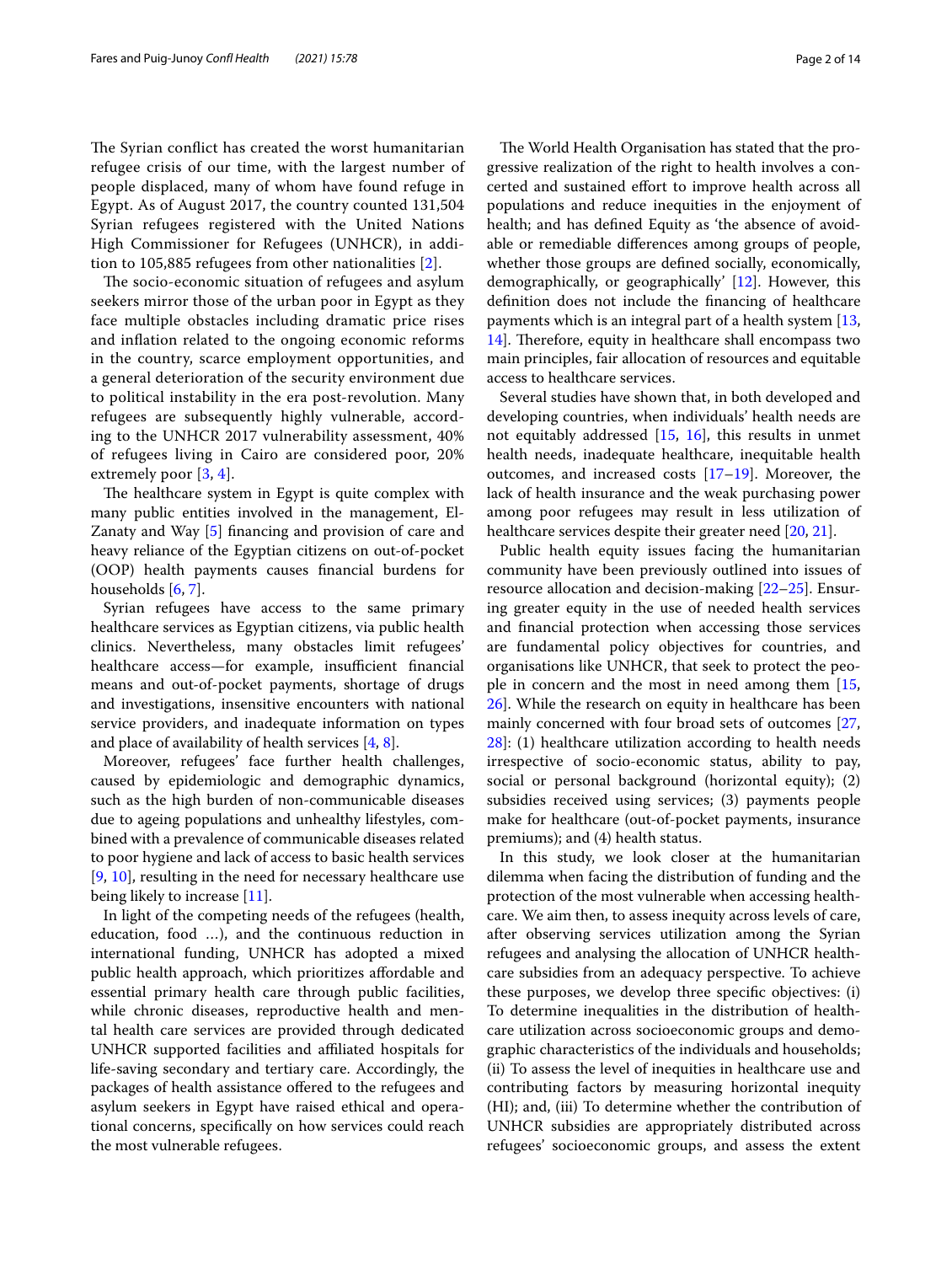to which diferent groups beneft from those subsidies through their use of health services.

This paper provides a better understanding of the overall performance of the refugee health program in Egypt and contributes to the development of appropriate and equitable policies. To our knowledge, no previous studies have analysed the socio-economic inequity in the use of healthcare services within the refugee's population.

# **Methods**

# **Study design**

A cross‐sectional survey of Syrian refugees in Egypt was conducted in September 2017 to characterize health‐ seeking behaviours and barriers related to accessing health. A representative random sample of Syrian households registered with UNHCR Egypt was contacted by telephone.

This Health Access and Utilization Survey (HAUS) is a monitoring tool for UNHCR to collect information on access and utilization of healthcare services in many countries [\[29](#page-12-20)].

## **Data collection and questionnaire**

A stratifed systematic random sampling was used to attain a nationally representative sample of Syrian refugee households, which are registered with UNHCR and have a phone number listed in the UNHCR database. Stratifcation was based on Syrian refugees' geographical distribution in Egypt's six governorates (Giza, Greater Cairo, Alexandria, Damietta, Sharkia and Qalyubia).

The sample size was estimated at 384 refugee households assuming a precision of 10% and using a level of signifcance of 0.05 [\[30](#page-12-21)]. However, to account for the non-response that was experienced in previous surveys, 914 Syrian households were contacted, and a total of 507 household's responses were retained and included in our analysis. Households that have been contacted with no response after 3 contact attempts, or with invalid phone numbers and households which didn't agree to participate in the survey have been excluded from the study. To protect the anonymity of respondents, no information was recorded that could be used to identify the household or individuals and verbal consent was obtained and recorded from all respondents.

The questionnaire has been accustomed, with partner agencies, to set out health sector priorities in Egypt and focus on health services utilization, access to care, barriers to care-seeking, household expenditures, and noncommunicable chronic disease (NCD). The questionnaire was translated into Arabic.

Household heads and primary caretakers of children were prioritized to answer questions on behalf of the household and its members. Household members were defned as people who share a dwelling space and share meals, regardless of biological relation. To protect the anonymity of respondents, no information was recorded that could be used to identify the household or individuals and verbal consent was obtained from all respondents.

The first part of the questionnaire included information about demographic characteristics and health status of the household head and each household member. The characteristics of 1872 individuals included age, gender and physical conditions (presence of disability and the presence of one or more chronic disease); the predefned list of NCD included hypertension; diabetes; musculoskeletal disorders; respiratory diseases or asthma; cardiovascular diseases; digestives disorders; epilepsy and mental illness. Data was also collected on household income, consumption of goods including food, rent, transportation, spending on education, and outof-pocket health expenditures during that month [\[31](#page-12-22)]. All expenditures were noted in Egyptian Pound (EGP) and converted into USD using the 2017 exchange rate  $(1 \text{ USD} = 17.6 \text{ EGP})$ . The second part of the questionnaire collected information on the utilization of health services by each individual based on outpatient use and inpatient admission and defned in four variables: (1) The probability of public outpatient visit was calculated from the question "In the past month have you visited a public health centre (Family Medicine centre, Maternal, Child health centre), a UNHCR Supported clinic or NGO clinic, NGO/charity clinic or a public hospital, for outpatient care consultation?"; (2) The probability of private outpatient visit was calculated from the question "In the past month have you visited a private health centre (Family Medicine centre, Maternal, Child Health centre) or a private hospital, for outpatient care consultation?";  $(3)$  The probability of public inpatient visits was calculated from the question "Have you received been hospitalised during the last 12 months in public or UNHCR supported hospital?";  $(4)$  The probability of private inpatient visits was calculated from the question "Have you received been hospitalised during the last 12 months in a private facility?" In our dataset, all four probabilities may only be equal to one (at least one consultation within the month or at least one hospital stay within the year) or zero.

Data management and descriptive analysis were conducted using SPSS 24.0, while inequity analysis and the Beneft Incidence Analysis (BIA) were conducted using the ADePT software tool developed by the World Bank [[32\]](#page-12-23).

# **Statistical analysis**

For this study, we defne inequality as any signifcant diferences in healthcare use between sub-populations,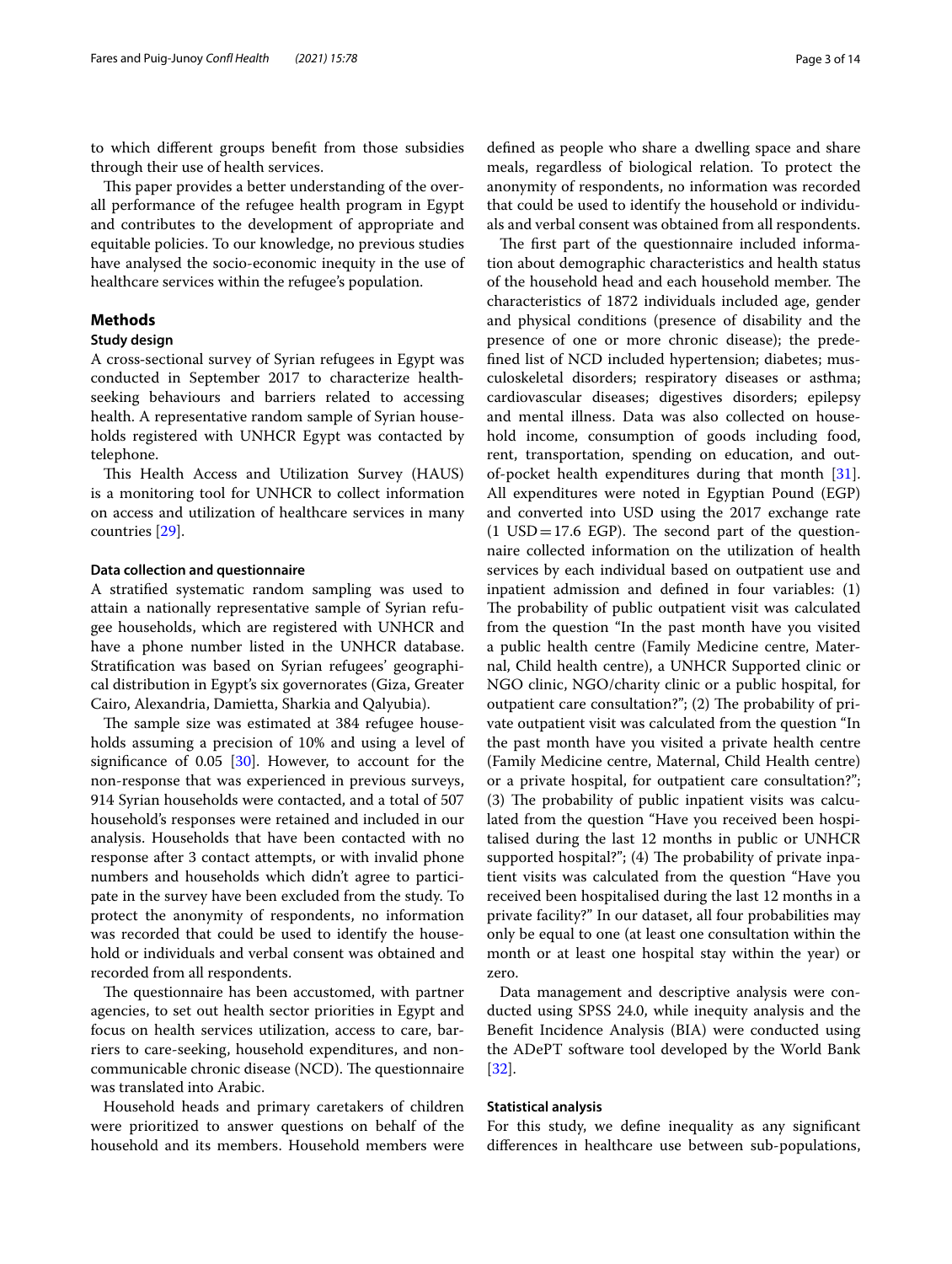and inequity as the part of inequality that is considered unjustifed, where factors correlated with healthcare are considered unfair due to the inability to access equal care based on need, regardless of socioeconomic status [[33\]](#page-12-24). To measure inequity, inequality in the utilization of healthcare will be standardized for diferences in justifed need (age, gender, NCD, and disability) and unjustifed non-need (socioeconomics determinants).

# *Concentration index measuring socioeconomic‑related inequality in healthcare use*

We adopt the methodology described by O'Donnell et al. [[27\]](#page-12-18) or the measurement of the concentration indexes and the decomposition of inequalities. This method has previously been used for equity analysis in several developing countries [[34–](#page-12-25)[38\]](#page-12-26).

For developing countries, arguments were made preferring consumption, based on both conceptual and practical considerations [\[39](#page-12-27)], Income is received only intermittently, whereas consumption can be "smoothed" over time. In this study, given the poor reliability and volatility of reported income of refugees in the informal market, per-capita household consumption was used as a proxy measure of income or living standards [[38](#page-12-26), [40](#page-12-28), [41\]](#page-12-29). Accordingly, we have collected data on expenditures for four main classes (i) food, (ii) non-food, non-durable items (as hygiene, clothes, transportation) (iii) consumer durables (as for rent and utilities), and (iv) housing  $[42, 42]$  $[42, 42]$ [43\]](#page-12-31), in addition to the expenditure on education and health and total expenditures.

To reduce the impact of household economies of scale, it was adjusted to adult equivalence, as follows:

# **Eqconsumption**/(family size)<sup>0.56</sup>

The value of the adult equivalent consumption has *been* estimated from previous studies based on 59 countries' household survey data, and it equals 0.56 [\[44](#page-12-32)]. Adult equivalent consumption (*Eqconsumption*) was also used as the ranking variable for income status of the individual.

The concentration index  $(Cl)$  was used  $[27, 41, 45]$  $[27, 41, 45]$  $[27, 41, 45]$  $[27, 41, 45]$  $[27, 41, 45]$  to assess socioeconomic inequality in utilization by type of health services as we present the analysis of health services utilization by equivalised per capita consumption quintile. The concentration index is defined as twice the area between the concentration curve and the line of equality (the 45-degree line). CI for the actual utilization of healthcare services ranges between−1 and 1. When the CI takes a negative value, it indicates a disproportionate concentration of healthcare use among the poor. The CI is calculated using the covariance between healthcare use and the fractional rank of the individual sorted by consumption status:

<span id="page-3-0"></span>where *yi* , is the binary variable of whether the *i*th person had used public, private outpatient service in the previous month, or the previous year for inpatient, *y* stands for the mean of actual healthcare use,  $R_i$  denotes the fractional rank of the *i*th individual in the consumption status distribution, with  $i=1$  for the poorest and  $i=N$ for the richest; and,  $Cov_w$  is the covariance between the healthcare use variable and fractional rank of the individual sorted by the consumption distribution, with sampling probability weights [\[30](#page-12-21), [46–](#page-12-34)[48](#page-12-35)]. In a cross-sectional survey, we may fnd diferential response rates, then the completed sample may not be fully representative of the refugees from which it is selected. Weights re-adjust the distribution of the sample to refect the distribution of the refugee population more accurately  $[31]$  $[31]$  $[31]$ . Governorate population was used to construct a sample weighting variable that enabled us to generalise the results at the distribution of the refugees at the national level.

Given that our health utilization variables were binary  $(1, 0)$ , the bounds of the CI are not  $-1$  and 1 but depend on the mean of the variable [\[49](#page-12-36)[–51](#page-12-37)]. A Wagstaf normalisation process that ensures that the CI is quantifed in the range−1 to 1, for any given mean of the health utilization variables is applied by multiplying the calculated CI by  $(1/(1 - \mu)$  [[49\]](#page-12-36).

Recently, there has been a debate regarding the appropriate normalization process between Wagstaf, stated as CIW = CI\*(1 –  $\mu$ ) [[49,](#page-12-36) [50\]](#page-12-38) and Erreygers's correction of the CI (stated as  $(4\mu/b-a)*$ CI, where, a and b are upper and lower limits of the health variable, CI is the standard concentration index, and  $\mu$  is the mean of the health variable)  $[51, 52]$  $[51, 52]$  $[51, 52]$  $[51, 52]$ . The key difference between these two propositions is that the frst one is a relative measure of inequality, while the second one is an absolute measure of inequality, but Kjellsson and Gerdtham proposed that the choice depends on the researchers' perspective about relative or absolute inequity [\[53](#page-12-40)].

As we focus on this paper on the extent of inequity in healthcare use, we, therefore, adopt the normalization process proposed by Wagstaff for all the CI analysis, however, we introduce Erreygers's correction beside Wagstaf's normalisation for the total healthcare utilization in Table [3.](#page-8-0)

# *Decomposition of inequality*

The CI measures the degree of inequality in healthcare use by consumption, however, our interest also lies in measuring the extent of inequity on healthcare use. Horizontal equity here is defned as "equal treatment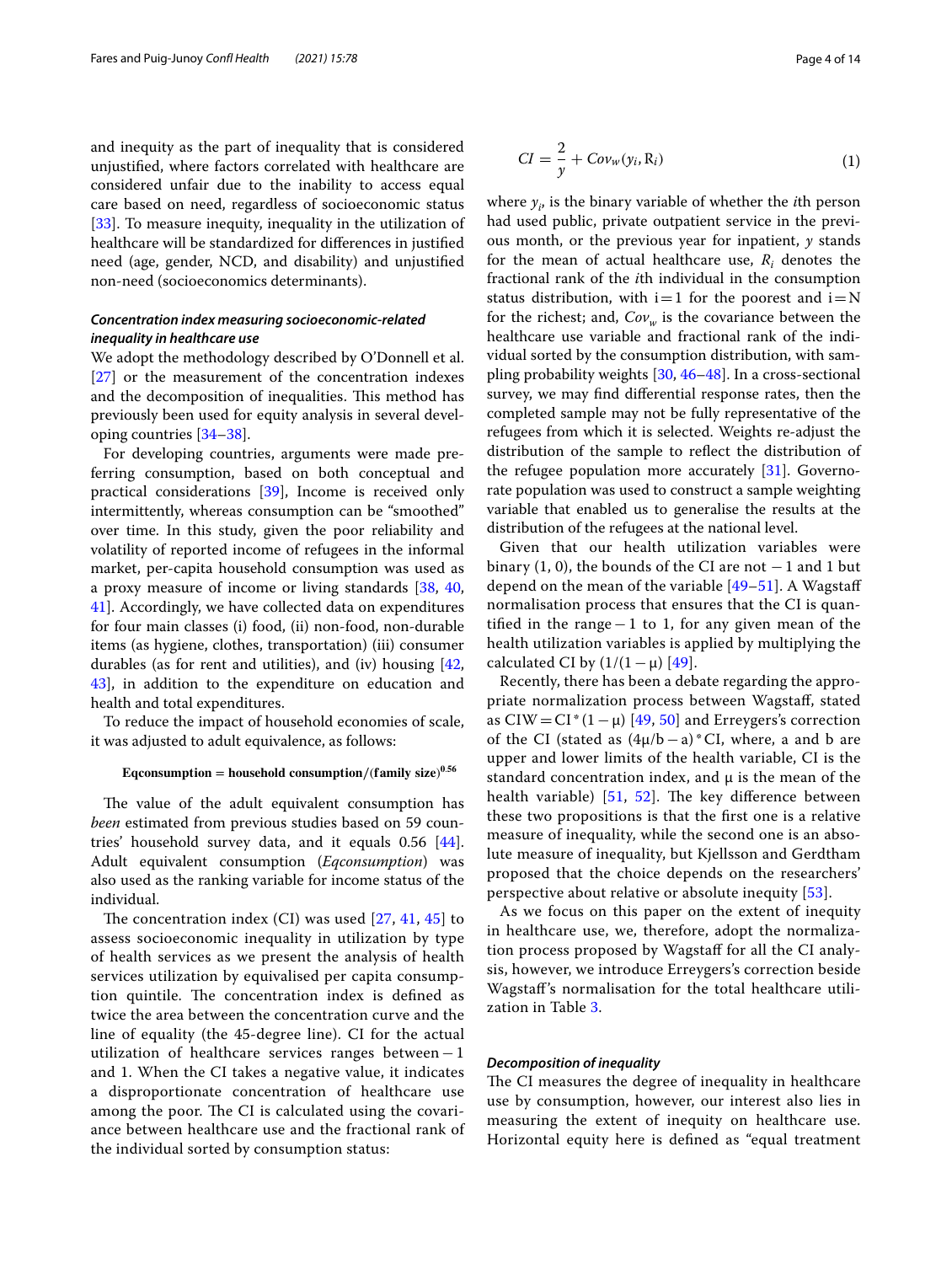for equal need, irrespective of other characteristics such as income, race, place of residence, etc." [[28](#page-12-19)]. Then, to explain inequity, we use the decomposition approach, which partitions the factors contributing to inequity in healthcare use. Following O'Donnell et al. [[27](#page-12-18)], if a healthcare use is specifed as a linear function of determinants, then the CI can be decomposed into the contribution of each determinant, computed as the product of the healthcare use variable's elasticity with respect to the determinant and the latter's CI. The CI for need-standardized use is exactly equal to that which is obtained by subtracting the contributions of all need variables from the unstandardized CI [[27,](#page-12-18) [34\]](#page-12-25).

To decompose total inequality, we constructed two additional healthcare utilization variables: (1) The total healthcare utilization for outpatient services was recorded, if the person reported at least a consultation in either public or private outpatient facility in the last month; and,  $(2)$  The total healthcare utilization for inpatient services was recorded if the person reported one hospitalisation in either public or private in the last year. The total healthcare utilization is equal to 1 if the person reported at least one consultation during the last month or a hospital stay during the last year, either in public or private services and zero otherwise.

The independent variables in the regression model were classifed into three groups: (1) need variables, (2) consumption, and (3) other non-need variables to assess the extent to which each of these variables contributes to any inequality in healthcare utilization.

Several studies have shown that how healthcare utilization could be infuenced by factors such as educational level [[54,](#page-12-41) [55\]](#page-12-42), socioeconomic status [[56](#page-12-43)], presence of chronic illness [\[36](#page-12-44), [57,](#page-13-0) [58](#page-13-1)], and family support [[59,](#page-13-2) [60](#page-13-3)]. Based on this evidence, we defned healthcare need in terms of the patient's health and disease status, as measured by the presence of NCDs, and disability. In addition, since healthcare need is often gender and age-specifc, we adopted gender and age as proxy need-measures of healthcare. The selection of other non-need factors, besides consumption, included Urban, size of the household, duration since the arrival to the country, Governorates, employment, level of education of the head of the household, and the knowledge of health services availability [\[58](#page-13-1), [61\]](#page-13-4).

We used a linear approximation of a probit model with the partial effects evaluated at means  $[41, 46]$  $[41, 46]$  $[41, 46]$ . Taking healthcare use as the dependent variable, the empirical model is expressed via the following linear model:

$$
y_i = \alpha^m + \sum_i \beta_j^m x_{ij} + \sum_k \gamma_k^m z_{ik} + \varepsilon_i \tag{2}
$$

where *i* denotes the *i*th individual,  $x_{ij}$  refers to the *j*th need factor of the *i*th individual,  $z_{ik}$  is the *k*th other nonneed and consumption factor, and  $\alpha^m$  is the intercept;  $\beta_j^m$  and  $\gamma_k^m$  are the marginal effects,  $dy/dx_j$  and  $dy/dz_k$ , of each need (*x*) and non-need/consumption (*z*) factor evaluated at sample means; and  $\varepsilon_i$  is the implied error term, which includes approximation errors [[46](#page-12-34)].

Given that in Eq. [\(2](#page-4-0)), the concentration index (CI) is linearly additive, the decomposition result could be applied, and then the CI for y is written as [\[27\]](#page-12-18):

<span id="page-4-1"></span>
$$
CI = \sum_{j} \left( \beta_i^m \overline{x}_j / \mu \right) C_j + \sum_{k} \left( \gamma_k^m \overline{z}_k / \mu \right) C_k + G C_s / \mu
$$
\n(3)

where  $\mu$  is the mean of y,  $C_j$  and  $C_k$  are the CI of  $x_j$  and  $z_k$  respectively and calculated similarly to Eq.  $(1)$  $(1)$ . In the last term,  $GC<sub>e</sub>$  (residual) is the generalized CI for the error term  $\epsilon$  [\[30](#page-12-21)]. The residuals reflect the part of the CI that is not due to the factors included in the analysis.

The elasticity term  $\left(\beta_i^m\overline{x}_j/\mu\right)$  indicates the impact of each determinant on the desired health outcome, and the products  $((\beta_i^m\overline{x}_j/\mu)C_j$  and  $\left(\gamma_k^m\overline{z}_k/\mu\right)C_k$  are the contribution of a need factor *j* and a non-need and consumption factor *k* to the actual concentration index, respectively. The positive (negative) partial contribution indicates that the determinant increases (decreases) the total inequality in healthcare utilization, with positive (negative) percentages referring to increases (decreases) in percentages.

We estimated a regression model of healthcare use as a function of both need and non-need variables to predict the need for healthcare avoiding omitted variable bias [\[27\]](#page-12-18).

# **Horizontal inequity (HI)**

To measure inequity, inequality in the utilization of healthcare has been standardized for diferences in need. After standardization, any residual inequality in utilization is interpreted as horizontal inequity, which could be pro-rich or propoor. The decomposition method allows horizontal inequity in utilization to be measured and explained in a convenient way [\[28](#page-12-19)]. Equation ([3](#page-4-1)) could be used to estimate need-standardised use. Then, being  $\hat{y}_i^X$  the need predicted values of the healthcare use indicator, it could be obtained as [\[27\]](#page-12-18):

$$
\hat{y}_i^X = \hat{\alpha} + \sum_j \hat{\beta}_j x_{ji} + \sum_k \hat{\gamma}_k \bar{z}_k
$$
\n(4)

And, then we calculated the need-standardised use as:

$$
\check{\gamma}_i^{IS} = y_i - \hat{\gamma}_i^X + \overline{\hat{\gamma}}
$$
\n<sup>(5)</sup>

<span id="page-4-0"></span>where  $(\hat{y})$  is the mean of the predictions from Eq. ([2\)](#page-4-0) with all variables at actual values. The mean of the predicted value  $(\hat{y})$  was added to indirectly standardise values to ensure that the mean of the actual use equals the mean of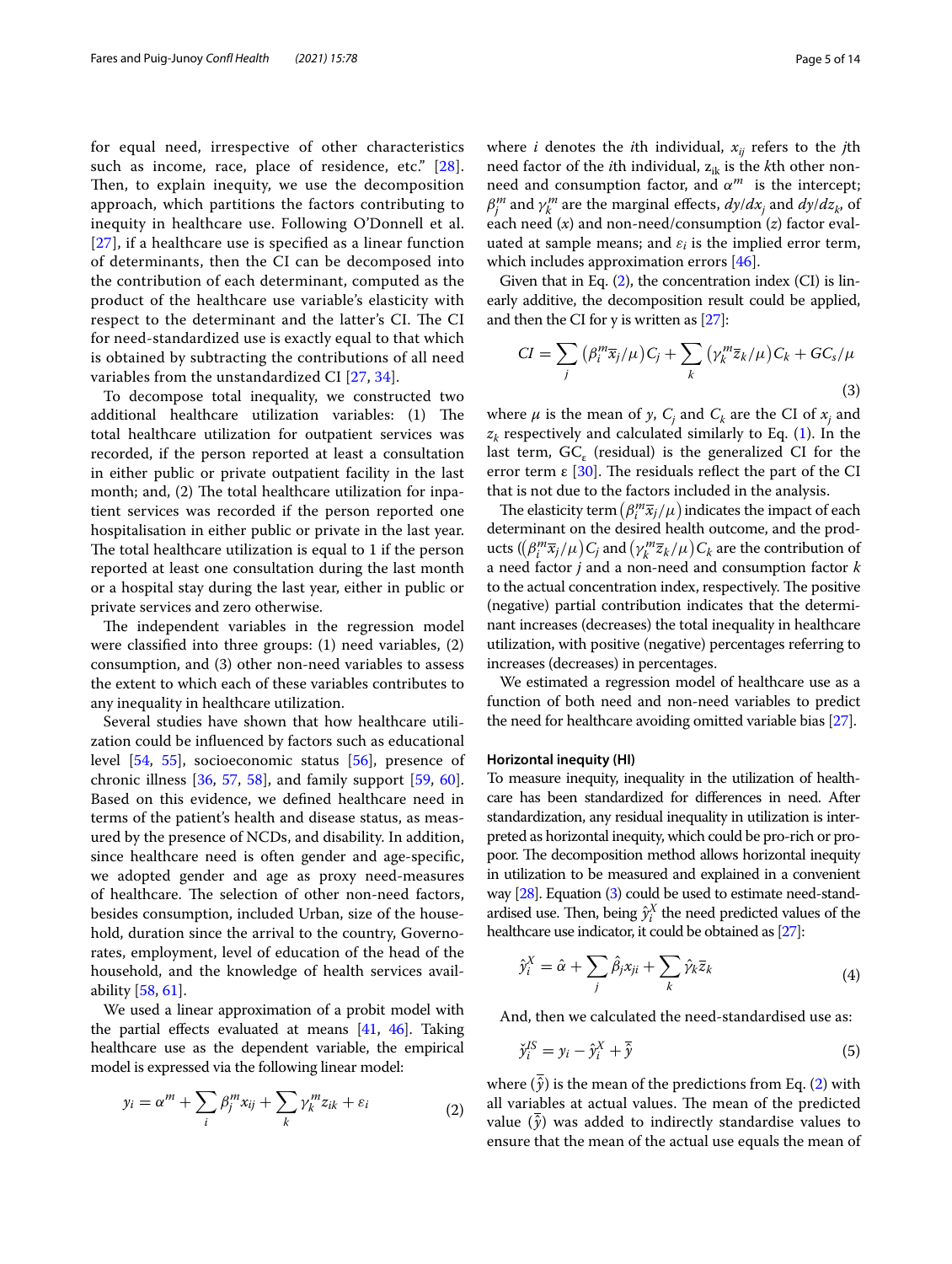the need-standardised use. Finally, consumption-related HI was then measured by estimating the CI of the needstandardised use [\[27](#page-12-18), [34\]](#page-12-25).

Like the CI, the HI index takes the value between $−1$ and  $+1$  with a zero indicating no inequity in healthcare use. A negative (positive) and signifcant HI estimate indicates inequity is pro-poor (pro-rich) or healthcare use is more concentrated among the poor (rich) given the same level of health need among the individuals of the consumption distribution. The higher the absolute value of the HI index, the greater the degree of inequity. And, since healthcare use variables were binary, we also corrected the HI indices applying the Wagstaff normalisation  $[49]$  $[49]$ .

## *Beneft incidence analysis (BIA)*

BIA is a method that has been applied in the literature to measure the extent of equity in public subsidy distribution across socio-economic classes  $[62-68]$  $[62-68]$  $[62-68]$ . We use the BIA method to describe the distribution of UNHCR spending across individuals ranked by their living standards [\[27](#page-12-18), [32](#page-12-23), [66](#page-13-7)] and to identify to which extent the UNHCR subsidy is pro-poor or pro-rich to the health sector. This method involves four steps  $[66]$  $[66]$ : (1) measuring the living standards or socio-economic status of the population; (2) estimating the unit cost attached to each service utilised (visit for outpatient and at least 1-day hospitalisation for inpatient use); (3) estimating the monetary value of the benefts accrued to each socio-economic group through multiplying the utilization rates by unit costs of relevant services; and, (4) summing total benefts within socio-economic groups resulting in total benefts for each quintile.

Individuals are categorised by income, proxied by equivalised per capita consumption, to calculate the value of the health sector subsidy received by each individual. The cost of provision of the various health services subsidized by UNHCR for consultations, drugs, diagnostics tests (labs and imaging, etc.), and hospitalisation, besides the running cost of the facilities, were collected from the 2017 UNHCR end of year fnancial report to estimate the unit cost and assess the benefts received by diferent groups. The unit cost is then calculated as the average cost by dividing total UNHCR expenditure in the specifc service by total units used, taking into account that the net subsidy is weighted by the utilization rate to get the subsidy beneft of the individual.

The service-specific UNHCR subsidy received by an individual is,

$$
S_{ki}=q_{ki}c_k-f_{ki},
$$

where  $q_{ki}$  indicates the quantity of service k utilized by individual i,  $c_k$  represents the unit cost of providing k and  $f_{ki}$  represents the amount paid for k by individual i.

The total UNHCR subsidy received by an individual is:

$$
S_i = \sum_k \alpha_k (q_{ki}c_k - f_{ki})
$$

where  $\alpha_k$  are scaling factors that standardize utilization reference periods across services for the greatest share of the subsidy. We standardized on the reference period as for inpatient care reported over 1 year, then  $\alpha_k = 1$  for inpatient care and  $\alpha_k = 13$  for outpatient services as utilization was reported over only 4 weeks.

Given the difference between official and reported user payments for healthcare use, we experiment with two measures of the UNHCR beneft received as in similar papers in the literature  $[64]$  $[64]$  $[64]$ . The choice of measure directly afects the computation of the subsidy since it modifes the diference between the unit cost of care and fees paid by the individual. The "Benefits received" were then defned in this paper as either net benefts (NB) or gross benefts (GB).

Net benefts (NB)—are calculated as the cost of each service use, net of user fees and other related outof-pocket expenditures (OOP), this is the net beneft received by the Population. While Gross benefts (GB)—are calculated as the total cost of each service type for the provider independently of the fnancing sources, this is the beneft allocated by UNHCR. Providers include non-governmental organisations (NGOs) which are partners of UNHCR and public hospitals and hospitals supported by UNHCR. Then, the GB represents the cost for the UNHCR in the absence of user fees and any other OOP, but with the same level of healthcare use. OOP was collected for each service during the survey, and mostly involved the cost contribution of refugees in the investigation tests and medications fees for outpatient healthcare use, as OOP expenditures for inpatient care were often fully covered by UNHCR. For those individuals who self-reported OOP expenditures higher than the value of the GB of the services, a zero value replaced the negative value following usual practice in previous papers [[65\]](#page-13-9).

CIs were calculated for healthcare utilization of both beneft measures, gross and net benefts. Also, CIs ranging between 0 and 1 indicated pro-rich distributions, while CIs ranging between 0 and−1 indicated pro-poor distributions [\[27](#page-12-18)].

## **Results**

# **Descriptive statistics**

Table [1](#page-6-0) shows the descriptive demographic characteristics for the 1872 individuals and 507 households included in the study.

Table [2](#page-7-0) reports the percentages of healthcare use by independent variables (unadjusted). Healthcare use is defned as a binary variable. Results for the Pearson's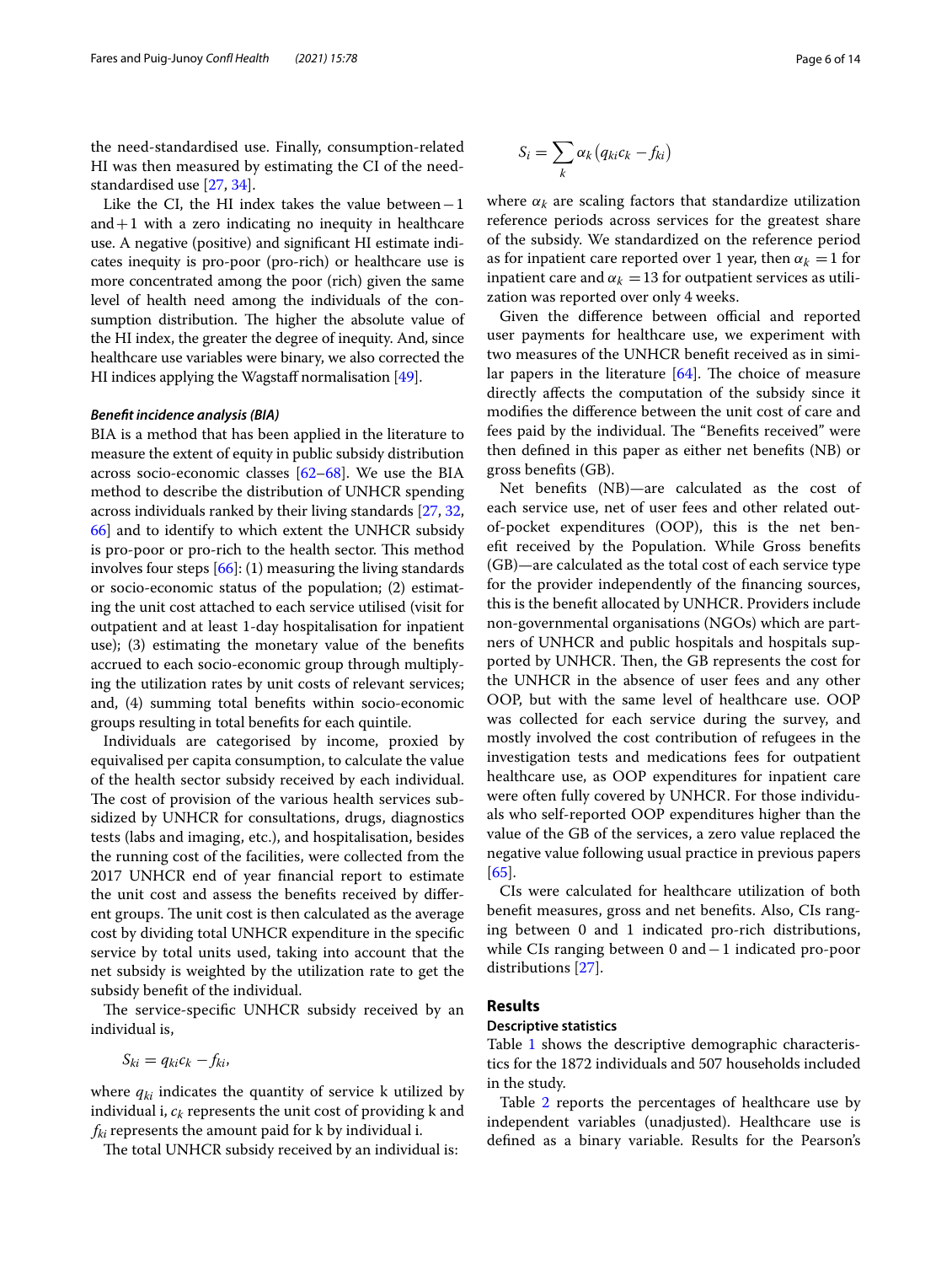chi-square test have been reported in this table comparing groups for the same categorical healthcare use.

Regarding the outpatient services use, 31% of the individuals declared to have used the services over the previous month period. On the contrary, only 9% had used inpatient services over the preceding 12-month period. Refugees used private health facilities more than public ones for outpatient care (18% vs. 13%), while public hospitals including UNHCR supported facilities were more frequently used for inpatients care (public health facilities more for inpatient care (7% vs. 2%). Total (either public or private) outpatient healthcare use was signifcantly higher (*p*<0.001) for individuals ages between 35 and 64 years also for those above 65 years, female individuals with NCD, those unemployed, and those in the richest quintile  $(p < 0.05)$ . In the case of hospital use, total (either public or private) use was significantly higher ( $p < 0.05$  or lower) for those between 18 and 34 years, those above 65 years, and individuals with NCD.

The decomposition analysis for total healthcare utilization which includes both public and private use for each outpatient and inpatient service is shown in Table [3](#page-8-0), as well the contribution of each covariate to the overall healthcare inequality.

Each contribution is the product of the sensitivity of health with respect to the corresponding determinant and the degree of consumption-related inequality in that determinant. If the contribution of a factor is positive, this means that the utilization inequality would have been lower if that factor was not present (the opposite for negative contribution). From the need factors, NCDs was found more common among individuals from poorer households (negative CI) while the use of outpatient and inpatient services is higher among those with NCDs (positive elasticity), this has negatively contributed with 6.3% and 5.5% respectively, to the total inequality in outpatient and inpatient utilisation. Moreover, males are slightly more concentrated among richer households (positive CI), but the use of both services is higher among females (negative elasticity), contributing to the pro-poor inequality in the total inequality in each service by 1% and -15.4%. While age positively contributed by 23% to total inequality in the inpatient service use which cancelled out the pro-poor distribution in gender and NCD in the need factors.

In the non-need factors, poor refugees were found concentrated more in rural areas, big families and with longer duration in the country. Refugees who have been longer in the country use signifcantly both health services. While The household size contributed to the prorich utilization in both outpatient and inpatient services, by 6% and 33.7% respectively. The contribution of the

<span id="page-6-0"></span>

|                              | <b>Table 1</b> Household demographic characteristics (N=1872 |  |
|------------------------------|--------------------------------------------------------------|--|
| Individuals, 507 Households) |                                                              |  |

|                                                     | No of<br>observations/<br>percentage | Mean $\pm$ SD    |
|-----------------------------------------------------|--------------------------------------|------------------|
| Age                                                 |                                      | $24.5 \pm 17.35$ |
| 0-5 years                                           | 177 (9.5%)                           |                  |
| $6 - 17$                                            | 604 (32.3%)                          |                  |
| $18 - 34$                                           | 591 (31.6%)                          |                  |
| $35 - 64$                                           | 462 (24.7%)                          |                  |
| Above 65                                            | 38 (2.0%)                            |                  |
| Gender                                              |                                      |                  |
| Male                                                | 973 (52%)                            |                  |
| Female                                              | 899 (48%)                            |                  |
| Persons with disability                             | 64 (3.4%)                            |                  |
| Persons with chronic disease                        | 381 (20.4%)                          |                  |
| Urban                                               |                                      |                  |
| Rural                                               | 210 (11.2%)                          |                  |
| Urban                                               | 1662 (88.8%)                         |                  |
| Education of household head                         |                                      |                  |
| None, primary, or preparatory                       | 1290 (68.9%)                         |                  |
| Secondary, Technical Institute                      | 359 (19.2%)                          |                  |
| University or higher                                | 223 (11.9%)                          |                  |
| Employment (household heads)                        |                                      |                  |
| Employed                                            | 262 (52.6%)                          | $3.6 \pm 2.2$    |
| Unemployed                                          | 245 (47.4%)                          |                  |
| Duration in the country                             |                                      |                  |
| <2 years                                            | 347 (21%)                            |                  |
| Between 2 and 4 years                               | 126 (7%)                             |                  |
| Between 4 and 5 years                               | 1312 (67%)                           |                  |
| >5 years                                            | 87 (5%)                              |                  |
| Governorates                                        |                                      |                  |
| 6 October and Giza                                  | 533 (28.5%)                          |                  |
| CAIRO                                               | 385 (20.6%)                          |                  |
| Alexandria                                          | 218 (11.6%)                          |                  |
| Qalyubia                                            | 217 (11.6%)                          |                  |
| Sharkia                                             | 125 (6.7%)                           |                  |
| Damietta                                            | 184 (9.8%)                           |                  |
| Others                                              | 210 (11.2%)                          |                  |
| Equivalized per capita consump-<br>tion (quintiles) | \$                                   |                  |
| Lowest quintile                                     | 40.3                                 | $96 + 58.1$      |
| $\overline{2}$                                      | 69.8                                 |                  |
| 3                                                   | 85.8                                 |                  |
| $\overline{4}$                                      | 109.1                                |                  |
| Highest quintile                                    | 182.4                                |                  |

living standard proxied by the consumption has signifcantly contributed to the total inequality in outpatient and inpatient services with 54.4% and 18.7%, respectively.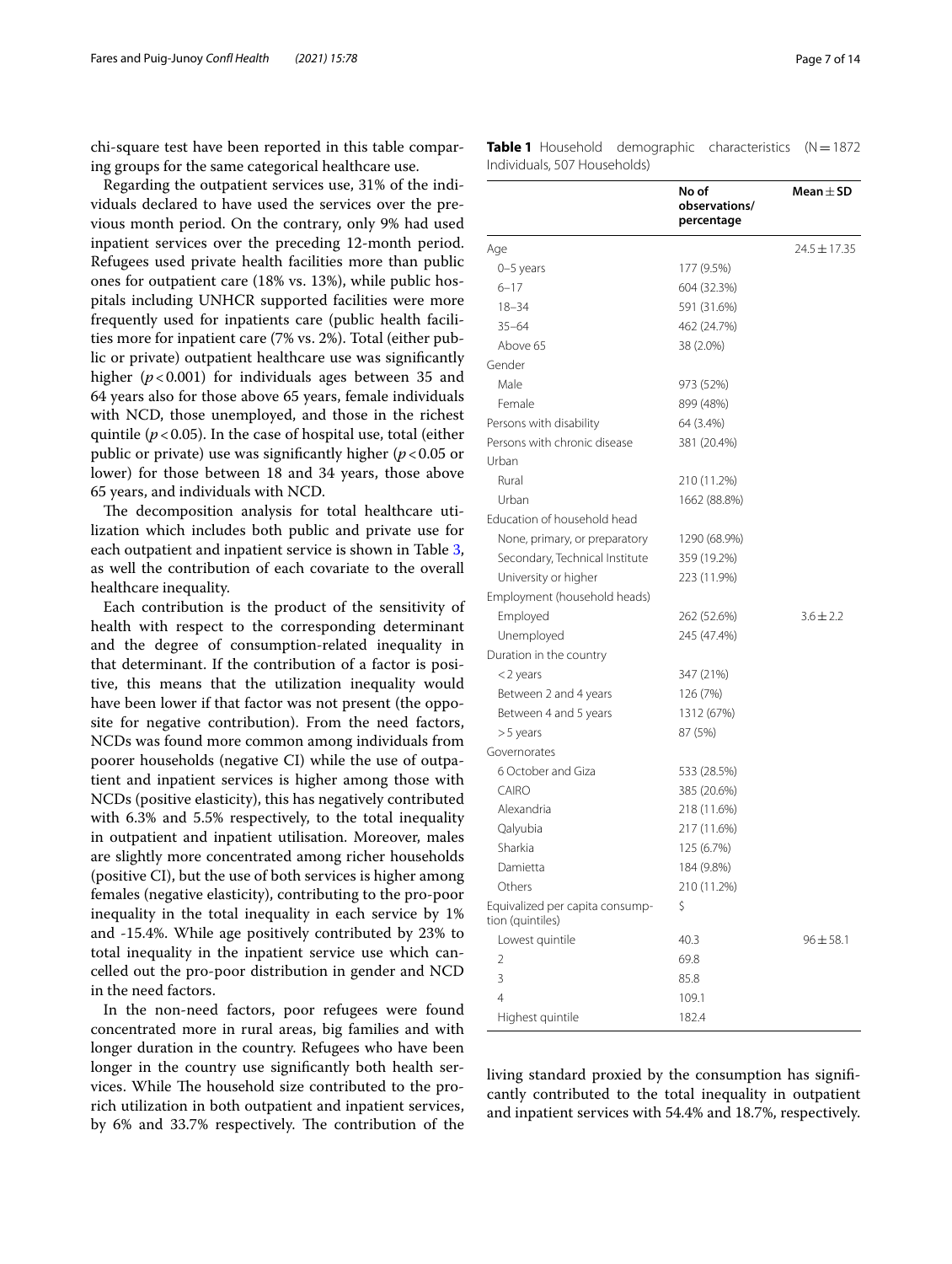|                        | Outpatient visit, % (mean $\pm$ SD)                             |                    |                    | Inpatient admission, % (mean $\pm$ SD) |                    |                    |
|------------------------|-----------------------------------------------------------------|--------------------|--------------------|----------------------------------------|--------------------|--------------------|
|                        | All                                                             | <b>Public</b>      | Private            | All                                    | <b>Public</b>      | Private            |
| Total                  | $0.31 \pm 0.010$                                                | $0.13 \pm 0.008$   | $0.18 \pm 0.009$   | $0.09 \pm 0.007$                       | $0.07 \pm 0.006$   | $0.02 \pm 0.003$   |
| Age                    |                                                                 |                    |                    |                                        |                    |                    |
| 0-5 years              | $0.24 \pm 0.03$                                                 | $0.09 \pm 0.02$    | $0.15 \pm 0.03$    | $0.03 \pm 0.01$                        | $0.01 \pm 0.01$    | $0.02 \pm 0.01$    |
| 6-17 years             | $0.16 \pm 0.02$                                                 | $0.06 \pm 0.01$    | $0.10 \pm 0.01$    | $0.03 \pm 0.01$                        | $0.02 \pm 0.01$    | $0.01 \pm 0.00$    |
| 18-34 years            | $0.25 \pm 0.02$                                                 | $0.10 \pm 0.01$    | $0.15 \pm 0.02$    | $0.16 \pm 0.02***$                     | $0.13 \pm 0.01***$ | $0.03 \pm 0.01$ ** |
| 35-64 years            | $0.48 \pm 0.02***$                                              | $0.22 \pm 0.02***$ | $0.27 \pm 0.02***$ | $0.09 \pm 0.01$                        | $0.08 \pm 0.01$    | $0.01 \pm 0.00$    |
| $>65$ years            | $0.84 \pm 0.06***$                                              | $0.46 \pm 0.08***$ | $0.38 \pm 0.08***$ | $0.18 \pm 0.06*$                       | $0.13 \pm 0.05$    | $0.05 \pm 0.04$    |
| Gender                 |                                                                 |                    |                    |                                        |                    |                    |
| Female                 | $0.34 \pm 0.02***$                                              | $0.13 \pm 0.01$ ** | $0.21 \pm 0.01$ ** | $0.13 \pm 0.01$                        | $0.10 \pm 0.01$    | $0.03 \pm 0.01$    |
| Male                   | $0.25 \pm 0.01$                                                 | $0.11 \pm 0.01$    | $0.14 \pm 0.01$    | $0.06 \pm 0.01$                        | $0.04 \pm 0.01$    | $0.01 \pm 0.00$    |
| Self/reported diseases |                                                                 |                    |                    |                                        |                    |                    |
| Disability             | $0.36 \pm 0.06$                                                 | $0.16 \pm 0.05$    | $0.20 \pm 0.05$    | $0.09 \pm 0.04$                        | $0.05 \pm 0.03$    | $0.05 \pm 0.03$    |
| <b>NCD</b>             | $0.75 \pm 0.02***$                                              | $0.33 \pm 0.02***$ | $0.42 \pm 0.03***$ | $0.14 \pm 0.02$ **                     | $0.11 \pm 0.02$ ** | $0.03 \pm 0.01$    |
| Residence              |                                                                 |                    |                    |                                        |                    |                    |
| Rural                  | $0.33 \pm 0.03$                                                 | $0.14 \pm 0.02$    | $0.19 \pm 0.03$    | $0.11 \pm 0.02$                        | $0.09 \pm 0.02$    | $0.02 \pm 0.01$    |
| Urban                  | $0.28 \pm 0.01$                                                 | $0.12 \pm 0.01$    | $0.17 \pm 0.01$    | $0.09 \pm 0.01$                        | $0.07 \pm 0.01$    | $0.02 \pm 0.00$    |
| Employment             |                                                                 |                    |                    |                                        |                    |                    |
| Unemployed             | $0.33 \pm 0.02$ ***                                             | $0.16 \pm 0.01***$ | $0.17 \pm 0.01$    | $0.09 \pm 0.01$                        | $0.08 \pm 0.01$    | $0.01 \pm 0.00$    |
| Employed               | $0.25 \pm 0.01$                                                 | $0.08 \pm 0.01$    | $0.17 \pm 0.01$    | $0.09 \pm 0.01$                        | $0.07 \pm 0.01$    | $0.03 \pm 0.01*$   |
|                        | Living standards—equivalized per capita consumption (quintiles) |                    |                    |                                        |                    |                    |
| Poorest                | $0.23 \pm 0.02$                                                 | $0.15 \pm 0.02$    | $0.08 \pm 0.01$    | $0.08 \pm 0.01$                        | $0.06 \pm 0.01$    | $0.02 \pm 0.01$    |
| $\overline{2}$         | $0.29 \pm 0.02$                                                 | $0.13 \pm 0.02$    | $0.16 \pm 0.02$    | $0.09 \pm 0.01$                        | $0.07 \pm 0.01$    | $0.02 \pm 0.01$    |
| 3                      | $0.31 \pm 0.02$                                                 | $0.12 \pm 0.02$    | $0. \pm 0.02$      | $0.10 \pm 0.02$                        | $0.07 \pm 0.01$    | $0.03 \pm 0.01$    |
| $\overline{4}$         | $0.28 \pm 0.02$                                                 | $0.10 \pm 0.02$    | $0.18 \pm 0.02$    | $0.09 \pm 0.01$                        | $0.08 \pm 0.01$    | $0.01 \pm 0.01$    |
| Richest                | $0.36 \pm 0.02*$                                                | $0.11 \pm 0.02$    | $0.25 \pm 0.02***$ | $0.10 \pm 0.02$                        | $0.07 \pm 0.01$    | $0.02 \pm 0.01$    |

<span id="page-7-0"></span>**Table 2** Percentages of healthcare use by independent variables (unadjusted)

Pearson's chi-square test

*\*p*<0.05, \*\**p*<0.01, \*\*\**p*<0.001

#### **Concentration indexes and horizontal inequity**

Table [4](#page-8-1) shows the probability of healthcare utilization across living standards quintiles, Wagstaff normalized indices (CI), and horizontal inequity (HI) for the probability of public, private and total outpatient visits and inpatient utilization.

The CIs for the probability of utilization of all services were positive, indicating that healthcare use was prorich, except for public outpatient use  $(Cl=-0.073)$ , which is pro-poor, indicating that the worse-off living standards group use public outpatient services more than the better-off group. The mean probability of use of the poorest in the utilization of public outpatient care was 15.3% during the previous month, a number that decreases monotonically with consumption to 11.6% for the highest two quintiles. The utilization of private outpatient services was higher for the richest quintile (25.7%) than for the poorest one (8.6%).

The CIs for the probability of private outpatient visits  $(CI=0.214)$  and both public and private inpatient admission  $CIs (CI = 0.02; 0.014 respectively)$  were all positive, which means that the richest had more advantages than the poorest in the probability of access to those healthcare services. Overall, poorer population groups have greater healthcare needs while richer ones use the services more extensively with  $CI=0.095$  of total outpatient services and  $CI=0.02$  of total inpatient services, and the pro-rich horizontal inequity is mainly engrained in socioeconomic inequalities.

After controlling for need factors, we have obtained the horizontal inequity index (HI). The need-predicted distribution was pro-poor in the probability of use for all outpatient services. This is because 'need', as proxied by demographics and NCDs, was more concentrated among the lower socioeconomic groups.

HIs for the probability of using public outpatient visits showed pro-poor indices (-0.072) but it was observed a prorich inequity for private outpatient use (CI: 0.224), as well as for both types of inpatient services (0.02; 0.014). HI indices for the probability of total healthcare use for outpatient and inpatient services were also both positive (0.104; 0.02).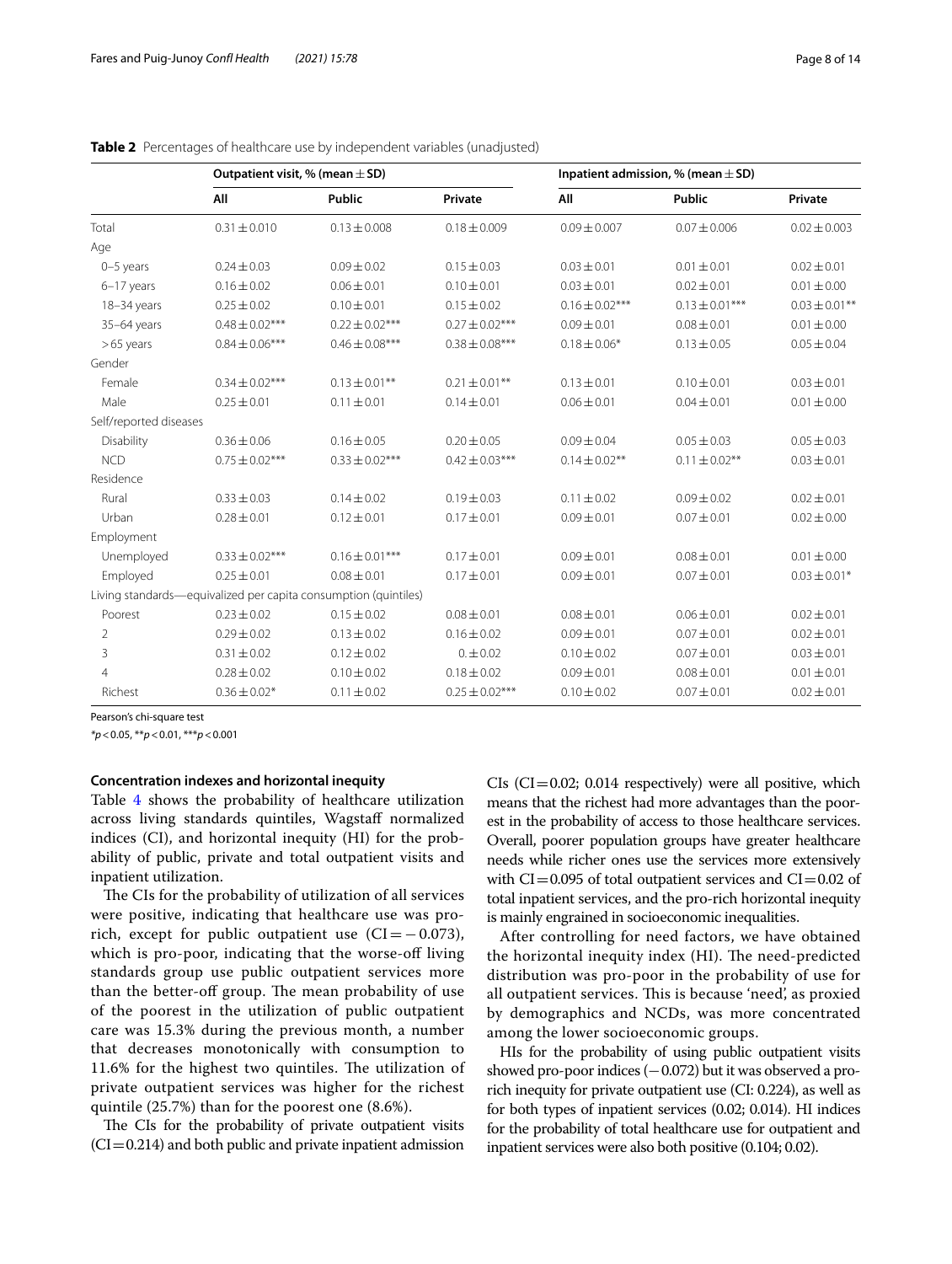<span id="page-8-0"></span>Table 3 Socio-economic inequality decomposition in the probability of healthcare utilization by need, consumption, and other nonneed factors

| <b>Variables</b>               | <b>Concentration index</b> | <b>Total healthcare utilization</b> |                                                               |                           |                                                               |  |
|--------------------------------|----------------------------|-------------------------------------|---------------------------------------------------------------|---------------------------|---------------------------------------------------------------|--|
|                                | of covariates $(C_{i,k})$  | <b>Outpatient services</b>          |                                                               | <b>Inpatient services</b> |                                                               |  |
|                                |                            | Elasticity (b)                      | <b>Contribution towards</b><br>inequality $(C_{i,K})$ * b)/Cl | Elasticity (b)            | <b>Contribution towards</b><br>inequality $(C_{i,k})$ * b)/Cl |  |
| Need factors                   |                            |                                     |                                                               |                           |                                                               |  |
| Age                            | 0.0180                     | 0.0645                              | 1%                                                            | 0.2524                    | 23.1%**                                                       |  |
| Gender (male)                  | 0.0067                     | $-0.1492$                           | $-1\%$ ***                                                    | $-0.4497$                 | $-15.4\%$ ***                                                 |  |
| Disability <sup>b</sup>        | 0.0735                     | 0.0014                              | 0.2%                                                          | 0.0037                    | 1%                                                            |  |
| <b>NCD</b>                     | $-0.0146$                  | 0.4059                              | $-6.3\%$ ***                                                  | 0.0735                    | $-5.5\%$ **                                                   |  |
| Non-need factors               |                            |                                     |                                                               |                           |                                                               |  |
| Urban                          | 0.0086                     | $-0.2478$                           | $-2.3\%$ *                                                    | $-0.0092$                 | $-0.4%$                                                       |  |
| Governorates (Greater-Cairo)   | $-0.0248$                  | $-0.0295$                           | 1%                                                            | 0.1993                    | $-25%$                                                        |  |
| Household size                 | $-0.0221$                  | $-0.2479$                           | 6%**                                                          | $-0.2997$                 | 33.7%*                                                        |  |
| Education (Head of household)  | 0.0207                     | 0.0488                              | 1.1%                                                          | $-0.1917$                 | $-20%$                                                        |  |
| Duration in the country        | $-0.0009$                  | 0.2020                              | $-0.2\%$ *                                                    | 0.6526                    | $-3\%$ ***                                                    |  |
| Knowledge                      | $-0.0385$                  | 0.0148                              | $-0.6%$                                                       | $-0.0204$                 | 4%                                                            |  |
| Employment (Head of household) | 0.0038                     | $-0.0309$                           | $-0.1%$                                                       | 0.1233                    | 2.4%                                                          |  |
| Per-capita consumption         | 0.2874                     | 0.1799                              | 54.4%***                                                      | 0.0128                    | 18.7%                                                         |  |
| Wagstaff's Index $(Cl_{w})$    | 0.095                      |                                     |                                                               | 0.02                      |                                                               |  |
| Erreygers' Index ( $Cl_F$ )    | 0.079                      |                                     |                                                               | 0.006                     |                                                               |  |

Bold is used to highlight the main fndings and used in the discussion

Italics used for another correction of the *CI*, added for comparaison

*CI* concentration index; CIs are Wagstaf normalized indices. Erreygers' Index=(4μ/b−a) \*CI, where, a and b are upper and lower limits of the health variable, CI is the standard concentration index, and  $\mu$  is the mean of the health variable. CI<sub>E</sub>=4 $\mu$ (1 –  $\mu$ )CI<sub>W</sub>

 $^{\rm b}$  Elasticity (b)=(β $_{\rm i}$ m $\chi_{\rm j'}$ μ) , indicates the impact of each determinant on the desired health outcome

\* *p*<0.05, \*\**p*<0.01, \*\*\**p*<0.001

<span id="page-8-1"></span>

|  |  |  |  |  |  | Table 4 Quintile distribution, inequality, and inequity in healthcare utilization |
|--|--|--|--|--|--|-----------------------------------------------------------------------------------|
|--|--|--|--|--|--|-----------------------------------------------------------------------------------|

|                  | <b>Public outpatient</b><br>visits | Private outpatient Public inpatient<br>visits | admission | <b>Private inpatient</b><br>admission | <b>Total outpatient</b><br>visits | <b>Total</b><br>inpatient<br>admission |
|------------------|------------------------------------|-----------------------------------------------|-----------|---------------------------------------|-----------------------------------|----------------------------------------|
| Ouintiles        |                                    |                                               |           |                                       |                                   |                                        |
| Lowest quintile  | 0.153                              | 0.086                                         | 0.061     | 0.018                                 | 0.225                             | 0.079                                  |
| 2                | 0.137                              | 0.163                                         | 0.069     | 0.022                                 | 0.280                             | 0.091                                  |
| 3                | 0.120                              | 0.200                                         | 0.077     | 0.026                                 | 0.310                             | 0.103                                  |
| 4                | 0.116                              | 0.186                                         | 0.068     | 0.010                                 | 0.276                             | 0.078                                  |
| Highest quintile | 0.116                              | 0.257                                         | 0.073     | 0.020                                 | 0.336                             | 0.094                                  |
| C                | $-0.073$                           | 0.214                                         | 0.022     | 0.014                                 | 0.095                             | 0.02                                   |
| Cneed predicted  | $-0.002$                           | $-0.011$                                      | 0.001     | 0.000                                 | $-0.008$                          | 0.001                                  |
| HI (inequity)    | $-0.072*$                          | $0.224***$                                    | 0.02      | 0.014                                 | $0.104***$                        | 0.02                                   |

*CI* concentration index, CIs are Wagstaff normalized indices. *HI* horizontal inequity index, C<sub>need\_predicted</sub> concentration index of need-predicted use \* *p*<0.05, \*\**p*<0.01, \*\*\**p*<0.001

# **Healthcare subsidies**

Inpatient services consume 71.4% of the total subsidies of UNHCR versus 28.6% allocated to outpatient services.

health services and the concentration index of BIA for both subsidies.

Table [5](#page-9-0) shows the average net and gross beneft of each quintile for both outpatient and inpatient subsidised

Inpatient services consume 71.4% of the total subsidies of UNHCR versus 28.6% allocated to outpatient services.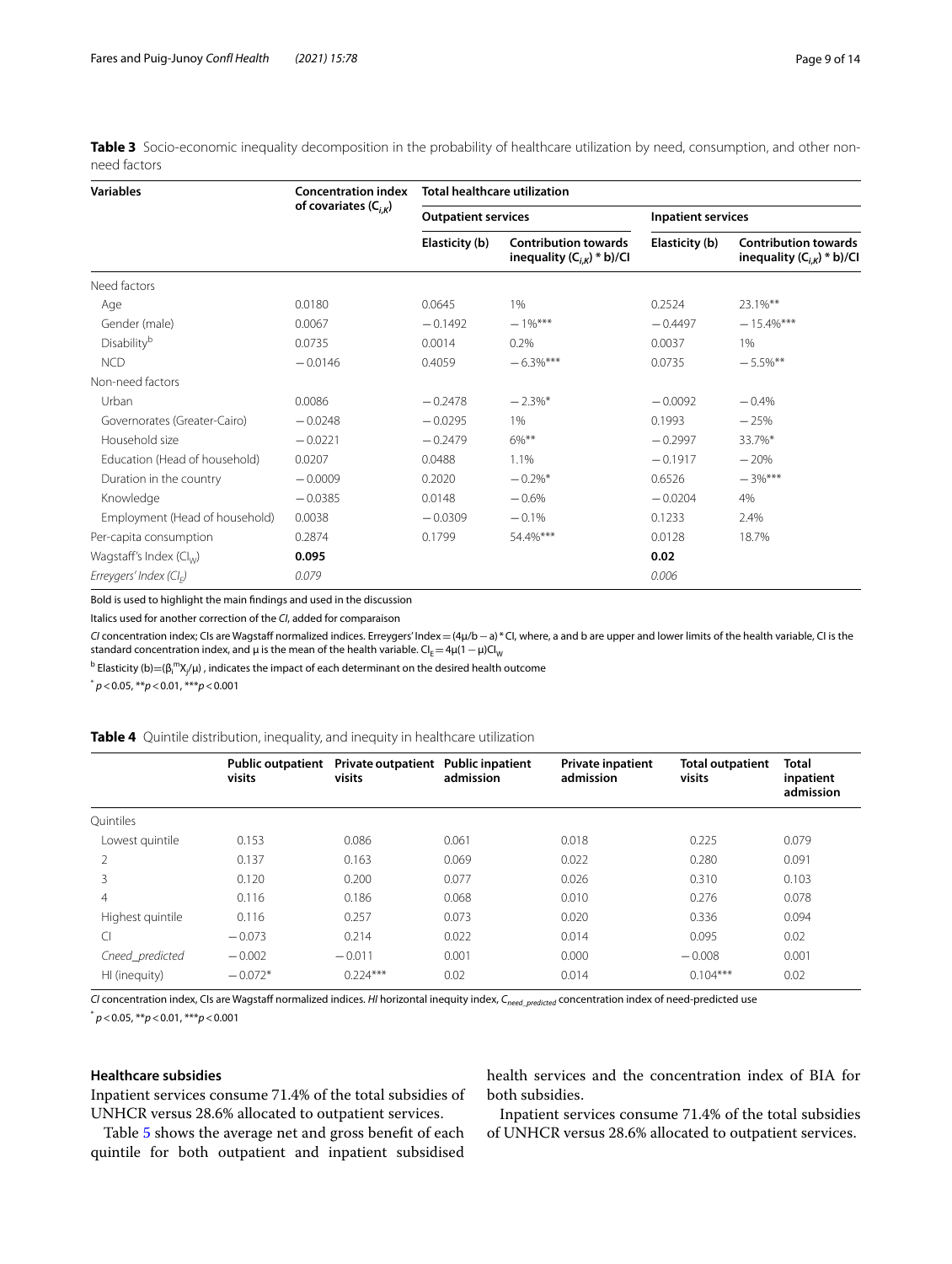The share of gross benefits (GB) for outpatient care is higher for the frst two quintiles (23.8% and 21.2%, respectively) than for the remaining three quintiles (around 18%). Then, the estimated CI is significant and negative indicating that outpatient GB distribution is pro-poor. The share of GB for inpatient care does not show a specifc trend in distribution among consumption quintiles. The highest, second and third quintiles show a higher proportion of the GB than the fourth and lowest quintiles. The CI for GB inpatient benefits is positive, indicating a pro-rich distribution, but it is not statistically significant.

The proportion of net benefits  $(NB)$  in Table [5](#page-9-0), tends to increase with consumption for outpatient services and is higher for the highest quintiles. The richest 20% of the households received 45.9% of NB from outpatient care, and the richest 40% received nearly two thirds (64.8%) of those total NB. The proportion of NB from inpatient care is highly concentrated in quintiles 3 and 4 (69.1%), but the proportion of NB accruing to the richest quintile (9%) is lower than in the case of outpatient services. Both CIs for the net beneft from outpatient and inpatient care are positive indicating a pro-rich distribution, being higher and statistically signifcant for the CI in the case of outpatient care.

There are some important changes between the distribution of gross and net benefts from UNHCR subsidies both for outpatient and inpatient services use. These diferences indicate that OOP expenditures are not distributed proportionally to healthcare use among con-sumption quintiles. Although results in Table [5](#page-9-0) do not show a clear pattern, they indicate that the burden of OOP expenditures for the poor contributed to increasing the share of NB accruing to the highest consumption quintiles, except for the highest quintile for inpatient use. As a result, CIs for net benefts from UNHCR are pro-rich.

As reported in previous literature [\[65](#page-13-9)], the bias in selfdeclared OOP expenditures, especially truncation at zero for net benefts, which mutes diferences and modifes aggregate net benefts, and the number of observations with positive net benefts in each quintile may greatly infuence the magnitude of changes in the share of NB compared to GB and converting beneft shares for GB and NB not comparable. Further analysis will be needed to test the signifcance and stability of these diferences and to test for explanatory behaviours.

# **Discussion**

To our knowledge, this is the frst study to estimate and decompose inequalities in healthcare use among refugees and evaluate the distribution of resources that enable healthcare access. Two previous papers have described healthcare access and utilization among Syrian refugees in Jordan and Canada [[69,](#page-13-10) [70](#page-13-11)], however, inequality decomposition and estimation of concentration indices for use and beneft distribution were not performed.

The main three results obtained in this study, for Syrian refugees in Egypt, may be summarised as follows; First, we found pro-rich inequality and horizontal inequity in the probability of refugee's outpatient and inpatient total health services utilization; overall, poorer population groups were found to have greater healthcare needs while richer groups use health services more extensively. Whereas some studies in low and middle-income countries have shown that the poorest population groups tend to use primary care more extensively than the rich population [[71,](#page-13-12) [72](#page-13-13)], other studies have similarly found that need factors such as age, gender, and self-reported health status operate in a pro-poor direction of healthcare use [[45,](#page-12-33) [73](#page-13-14)[–75\]](#page-13-15).

Second, decomposition analysis showed that the main contributor to inequality is socioeconomic status, with other elements such as large families, being a female, the

|                                 | <b>Subsidy for outpatient services</b> |                      | <b>Subsidy for inpatient services</b><br>71.4% |                      |  |
|---------------------------------|----------------------------------------|----------------------|------------------------------------------------|----------------------|--|
| Percentage of total subsidies   | 28.6%                                  |                      |                                                |                      |  |
| Per capita consumption          | Net benefit                            | <b>Gross benefit</b> | Net benefit                                    | <b>Gross benefit</b> |  |
| Lowest quintile                 | 9.5                                    | 23.8                 | 12.5                                           | 18.7                 |  |
| 2                               | 10.2                                   | 21.2                 | 9.4                                            | 22.4                 |  |
| 3                               | 15.6                                   | 18.5                 | 21.5                                           | 26.9                 |  |
| $\overline{4}$                  | 18.9                                   | 18.3                 | 47.6                                           | 10.4                 |  |
| Highest quintile                | 45.9                                   | 18.2                 | 9.0                                            | 21.5                 |  |
| <b>Concentration index (CI)</b> | $0.3723***$                            | $-0.0643*$           | 0.1023                                         | 0.0134               |  |

<span id="page-9-0"></span>**Table 5** Utilization percentages of subsidies by consumption quintiles and concentration index for benefit incidence

<sup>a</sup> Net benefit (proportional cost assumption)

<sup>b</sup> Gross benefit (linear cost assumption relative to utilization)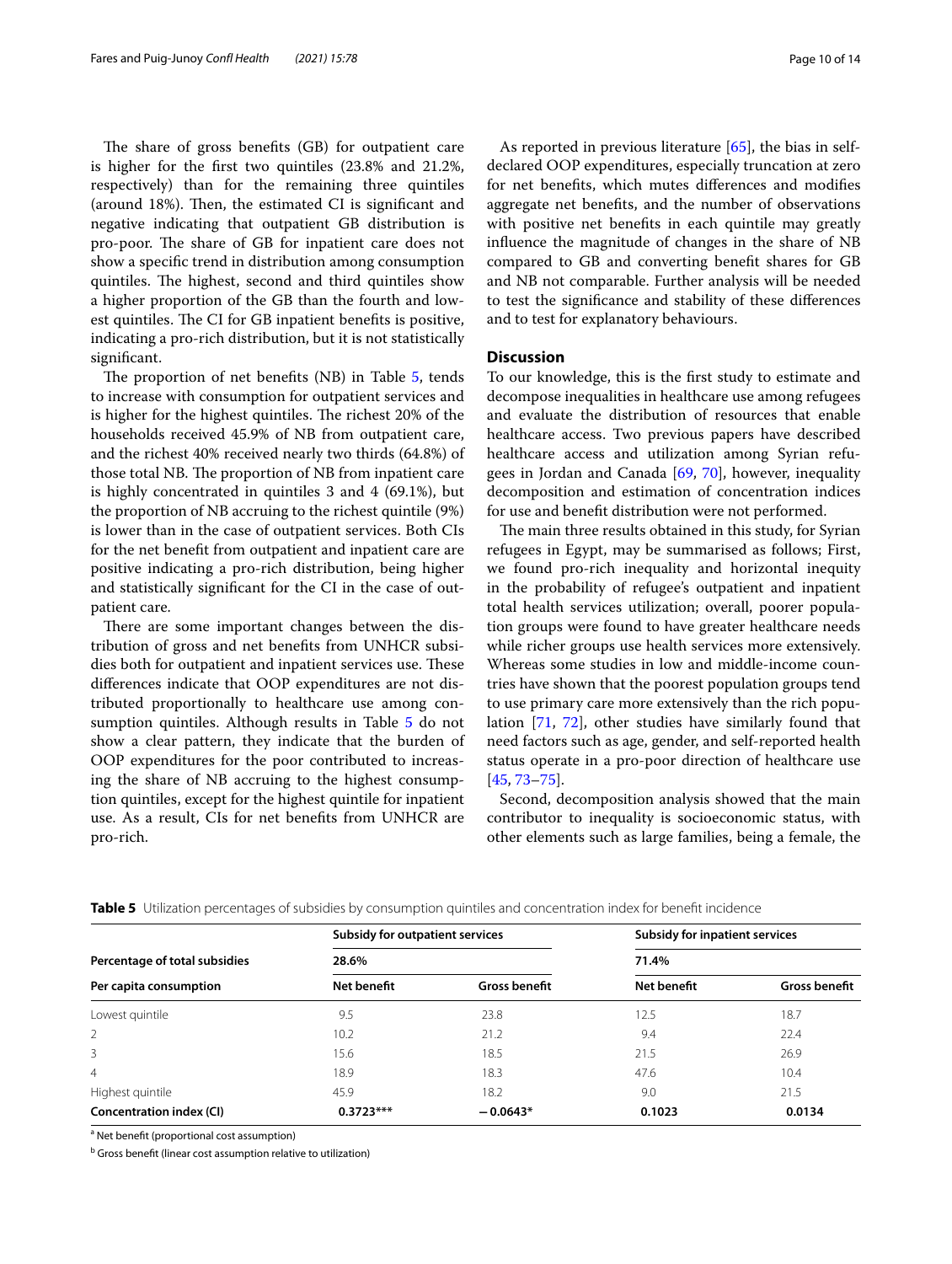presence of chronic disease and duration of asylum in Egypt further contributing to inequality. These findings call attention to patients with chronic illnesses, who are more concentrated among the poor and presumably have greater healthcare needs, seek outpatient visits more frequently, and are more likely to need hospital admissions. These patients should be considered by UNHCR among the most vulnerable groups in need of social protection. Also, refugees with longer stays in the country have a signifcant efect toward the pro-poor efect, probably due to the depletion of their savings. Nevertheless, the longer refugees stay in the country, the better they become accustomed to the utilization of the system. While highincome groups are likely to have relatively good access to health services, further analysis may be needed to explore the health-seeking behaviours of the refugees. Although inpatient need is high and should afect the utilization of services, our results point out that fees associated with inpatient care in Egypt may represent a barrier that results in inequities.

Third, the BIA showed that the net benefit distribution of subsidies of UNHCR for outpatient and inpatient care is also pro-rich after accounting for outof-pocket expenditures. Some studies [\[38,](#page-12-26) [76\]](#page-13-16) explain how these results might be linked to the fact that the poor cannot aford to be ill, be it because of the opportunity cost of lost work time, the lack of knowledge, or in general to poor health service access. Measurement of the net benefts shows that the higher income groups beneft from the highest share of UNHCR subsidies since they have some means to bear the brunt of the direct and indirect cost of the services (user fees and OOP) whatever is the service provider, while the lowest income group does not receive a proportionate share of net benefts, which means that the allocation is poorly targeted. This finding is in line with another study focusing on several countries in Africa [[75](#page-13-15)] and with some recent studies focusing on outpatient net benefits in China  $[62]$  $[62]$  $[62]$ , India  $[63, 65]$  $[63, 65]$  $[63, 65]$  $[63, 65]$ . The inpatient NB observations may not be surprising as it is generally believed that spending on hospitals primarily benefts the rich [[77,](#page-13-18) [78](#page-13-19)] while the poor's access is limited for a variety of reasons—for instance, user fees and location of hospitals and the fact that hospitals tend to be more specialized and offer services not aimed at curing the common ills of the poor [[79\]](#page-13-20). Our beneft incidence analysis results may be interpreted in the sense that user-fees and out of pocket expenditure represent an additional barrier to the access of health in both outpatient and inpatient services for the poor population.

To ensure higher benefts for the poor from spending, UNHCR needs to adopt policies that encourage the poor to utilize primary health services more intensively than the non-poor, while other modalities for services delivery as proportional cost reimbursement or cash-based intervention should be looked at with caution, as they may have implications that endanger the poorest groups fair access to healthcare.

Thus, BIA could inform policymakers on how well spending on a health service is targeted, (e.g., primary healthcare vs. secondary and specialised healthcare), how it compares with the incidence of other types of needs.

Finally, this study has some limitations and potential methodologic issues that should be carefully considered for generalisation of the results and further research.

First, this analysis stalks from the self-reported nature of the data, the problem of recall period bias as well as the subjective measurement of healthcare use and health status are limitations of using survey data in empirical studies, this may have led to possible over-estimation of variations in utilization and measurement error in our sample [[80,](#page-13-21) [81](#page-13-22)].

Furthermore, in our model specifcation and estimation, there is potential bias as a result of omitted variables that were not included in the explanatory variables. While we did our best to specify the model that included all necessary variables based on operational and empirical evidence, no model can ever be truly "complete" because of potential omitted variables not known to the researchers at the time of analysis, or due to data limitations.

Second, several criticisms have been raised in recent literature about the decomposition technique [[82](#page-13-23), [83](#page-13-24)], and have mainly focused on refning the technique to get more precision on the estimation of HI and to better explain the sources of inequity in healthcare use [\[84](#page-13-25)]. Other criticisms concerned the possibility to, only, correctly decompose one form of rank dependent index, while there are several rank dependent measures used in the literature  $[82, 83]$  $[82, 83]$  $[82, 83]$  $[82, 83]$  $[82, 83]$ . Furthermore, the conventional method of measuring socioeconomic inequity based on needs-adjusted utilization may not necessarily imply inequity because these diferences may be explained in part by individuals' informed choices and preferences [[85\]](#page-13-26). Second, distribution of needs-adjusted utilization by socioeconomic status may not be equitable if the services being used are of low quality or are inappropriate [\[86](#page-13-27)]. Finally, one of the main limitations of this approach to measuring inequity is that it does not offer a causal interpretation of the fndings [[83\]](#page-13-24).

Third, a major limitation of BIA methodology  $[87]$  $[87]$  is that subsidy per unit of usage may not be the best indicator of benefts as it is unlikely to reveal the real value (similarly with the marginal rates of substitution of private goods) that consumers attach to that good. Also, self-declared OOP expenditures may be biased and the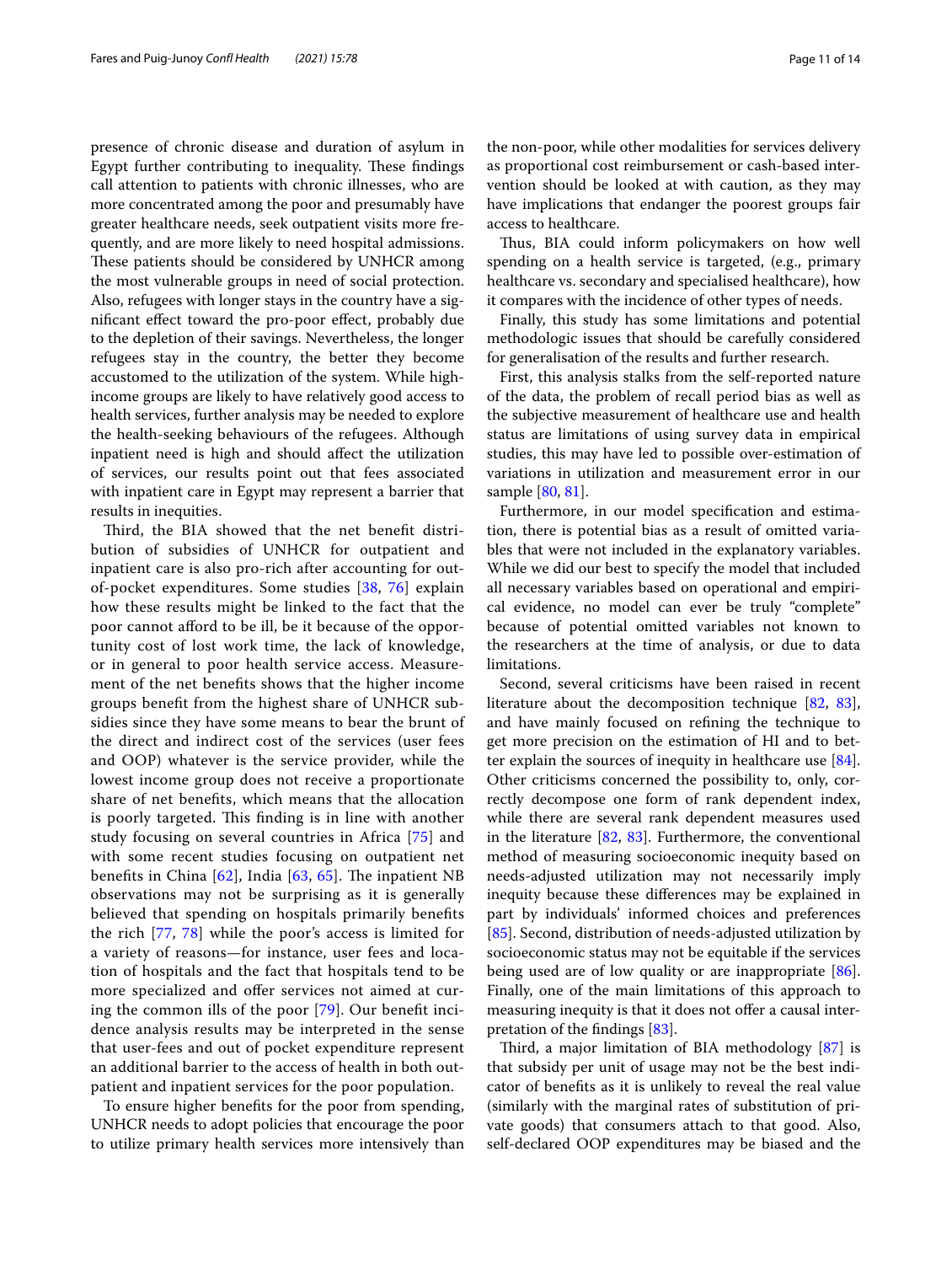truncation to zero of negative net benefts adopted and justifed in the literature when the amount paid OOP exceeds the cost of the services [\[64](#page-13-8), [65\]](#page-13-9) may influence net beneft distribution.

In addition, because we used cross-sectional data for our analysis, there could be reverse causality exist between health care utilization and out-of-pocket payment; hence one must be cautious in interpreting this result. Understanding the implications of fnancial barriers such as the role of co-payments for the observed prorich inequity would be useful for policy objectives.

# **Conclusion**

This paper sheds light on the challenges and opportunities of refugees' access to healthcare and uncover sources of inequities that require further attention and advocacy by policymakers. Our results showed that without equitable subsidy and efficient allocation, poor refugees could not aford healthcare services. We found that the richest had more advantages than the poorest in the probability of access to healthcare services and that the main contributor to total inequality is the socioeconomic status, with other elements such as large families, the presence of chronic disease, being female and the duration of asylum in Egypt further contributing to inequality. Besides, the burden of OOP expenditures on the poor contributed to increasing the share of net benefts accruing to the highest income quintiles, and consequently to the surge of inequality of the use of subsidised services.

Our fndings can be interpreted in favour of implementing an equity lens on the inpatient and secondary healthcare program of UNHCR, to mitigate the service skew towards the well-off, and to ensure key needs are met without leaving the most vulnerable behind.

In a context in which refugees' integration in the national system is a key strategic plan for UNHCR, improving the management and quality of primary public services will further encourage the utilization of public facilities among the refugees and offer a cost-efficient solution and relative fnancial protection for lowerincome refugees who manifest higher-need. Although the Government of Egypt endorsed a National Health Insurance law in 2018, this scheme is foreseen to be implemented over several years, refugees have not been given access yet. Until then, the fnancial protection of refugees depends exclusively on the subsidiary schemes ofered by UNHCR.

Ultimately, a health policy alone is not enough to tackle issues of inequality, a comprehensive social policy that encompasses education and employment opportunities for refugees, as well as pro-poor welfare, is needed.

#### **Abbreviations**

ANC: Antenatal care; BIA: Beneft incidence analysis; CI: Concentration index; GB: Gross benefit; HI: Horizontal inequity; NB: Net benefit; NCD: Non-communicable chronic disease; NGO: Non-Governmental Organization; OOP: Out-of-pocket expenditures; UNHCR: United Nations High Commissioner for Refugees; UHC: Universal Health Coverage (UHC).

#### **Acknowledgements**

#### Not applicable.

*Disclaimer* Views expressed in this article are those of the authors and do not necessarily refect the views of the authors' institutions. None of the authors has any fnancial interest in any product discussed in this article.

#### **Authors' contributions**

HF and JP-J designed the analysis performed in this paper. HF analysed the individual data and performed the statistical analysis. Results were interpreted and discussed by both authors, and both contributed in writing the manuscript. All authors read and approved the fnal manuscript.

#### **Funding**

The authors receive no funding to conduct this study.

#### **Availability of data and materials**

The datasets used and/or analysed during the current study are available from the corresponding author on reasonable request.

#### **Declarations**

#### **Ethics approval and consent to participate**

Ethical approval was not required for the secondary analysis of the available data collected by UNHCR and facilitated for our use from anonymised private database. UNHCR ruled that no formal ethics approval was required in this particular case. UNHCR stated that for the cross-sectional telephonic survey, verbal consent was obtained from all respondents at the beginning of the interview. No participants under 18 years were included in the study.

## **Consent for publication**

Not applicable.

#### **Competing interests**

The authors declare that they have no competing interests.

#### **Author details**

<sup>1</sup> United Nations High Commissioner for Refugees (UNHCR), 1202 Geneva, Switzerland. <sup>2</sup> Universitat Pompeu Fabra-Barcelona School of Management (UPF-BSM), C. Balmes 132‑134, 08007 Barcelona, Catalonia, Spain.

## Received: 19 February 2021 Accepted: 21 October 2021 Published online: 02 November 2021

#### **References**

- <span id="page-11-0"></span>1. United Nations General Assembly. 1951 Convention relating to the Status of Refugees. [http://www.unhcr.org/pages/49da0e466.html.](http://www.unhcr.org/pages/49da0e466.html)
- <span id="page-11-1"></span>2. Refugee R, Plan R. 2018 in response to the Syria Crisis (2018). United Nations Refugee Agency (UNCHR). [https://www.unhcr.org/eg/wp-conte](https://www.unhcr.org/eg/wp-content/uploads/sites/36/2019/05/3RP_2017_2018_EN.pdf) [nt/uploads/sites/36/2019/05/3RP\\_2017\\_2018\\_EN.pdf](https://www.unhcr.org/eg/wp-content/uploads/sites/36/2019/05/3RP_2017_2018_EN.pdf). Accessed 15 Oct 2018.
- <span id="page-11-2"></span>3. United Nations High Commissioner for Refugees (UNHCR). Vulnerability assessment Syrian refugees in Egypt, 2017. Available at [https://www.](https://www.unhcr.org/eg/wp-content/uploads/sites/36/2019/09/EVAR2017-2019-Online.pdf) [unhcr.org/eg/wp-content/uploads/sites/36/2019/09/EVAR2017-2019-](https://www.unhcr.org/eg/wp-content/uploads/sites/36/2019/09/EVAR2017-2019-Online.pdf) [Online.pdf.](https://www.unhcr.org/eg/wp-content/uploads/sites/36/2019/09/EVAR2017-2019-Online.pdf) Accessed 15 Oct 2018.
- <span id="page-11-3"></span>4. Fares H, et al. Catastrophic health expenditure amongst refugees. AJHE. 2017;6(2):17–25.
- <span id="page-11-4"></span>5. El-Zanaty F, Way A. Egypt: DHS, 2005-final report. February 2006. Available at [http://dhsprogram.com/publications/publication-fr176-dhs-fnal](http://dhsprogram.com/publications/publication-fr176-dhs-final-reports.cfm) [reports.cfm.](http://dhsprogram.com/publications/publication-fr176-dhs-final-reports.cfm) Accessed 08 Sept 2021.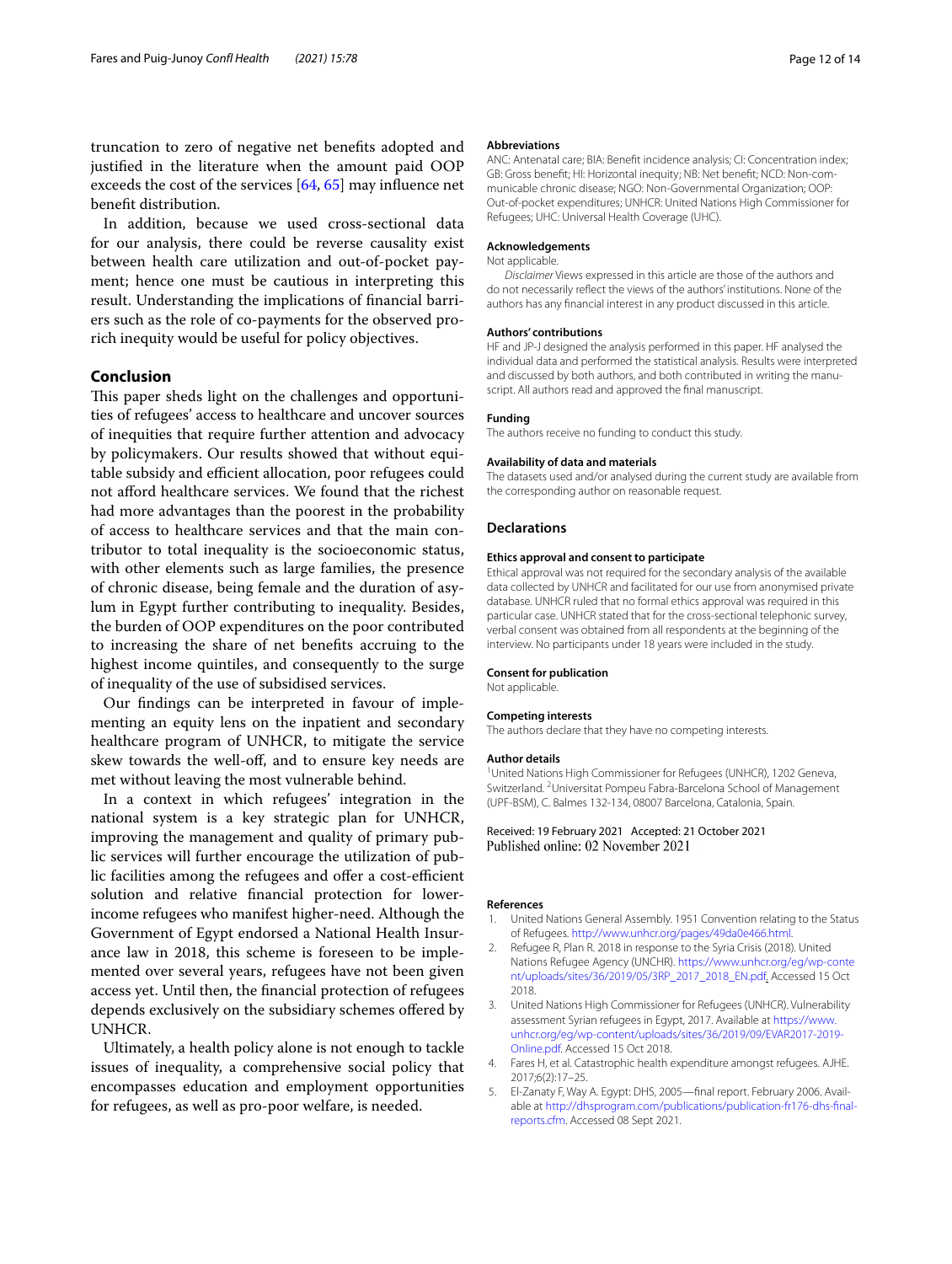- <span id="page-12-0"></span>6. Shawky S. Could the employment-based targeting approach serve Egypt in moving towards a social health insurance model? Eastern Mediter Health J. 2010;16:663.
- <span id="page-12-1"></span>7. Rashad AS, Sharaf MF. Catastrophic and impoverishing effects of outof-pocket health expenditure: new evidence from Egypt. Am J Econ. 2015;5(5):526–33.
- <span id="page-12-2"></span>8. Norredam M, Mygind A, Krasnik A. Access to healthcare for asylum seekers in the European Union—a comparative study of country policies. Eur J Public Health. 2006;16:286–90.
- <span id="page-12-3"></span>9. Steps W. Chronic disease risk factor surveillance. Data book for Lebanon. Beirut: American University of Beirut, WHO; 2010.
- <span id="page-12-4"></span>10. Yamout R, Adib SM, Hamadeh R, Freidi A, Ammar W. Peer reviewed: screening for cardiovascular risk in asymptomatic users of the primary health care network in Lebanon, 2012–2013. Prev Chronic Disease. 2014;11:E120.
- <span id="page-12-5"></span>11. Schieber G, Cashin C, Saleh K, Lavado R. Health financing in Ghana. Washington, DC: The World Bank; 2012.
- <span id="page-12-6"></span>12. WHO, World Health Report. Health systems: improving performance. Geneva: World Health Organization; 2000. p. 2000.
- <span id="page-12-7"></span>13. McGrail K. Medicare fnancing and redistribution in British Columbia, 1992 and 2002. Healthc Policy. 2007;2(4):123.
- <span id="page-12-8"></span>14. Doorslaer EV, Wagstaff A, Rutten F. Equity in the finance and delivery of health care: an international perspective. Oxford: Oxford University Press; 1992.
- <span id="page-12-9"></span>15. Bago d'Uva T, Jones AM, van Doorslaer E. Measurement of horizontal inequity in health care utilization using European panel data. J Health Econ. 2009;28:280–9.
- <span id="page-12-10"></span>16. Goddard M, Smith P. Equity of access to health care services: theory and evidence from the UK. Soc Sci Med. 2001;53:1149–62.
- <span id="page-12-11"></span>17. Levesque J-F, Pineault R, Hamel M, Roberge D, Kapetanakis C, Simard B, Prud'homme A. Primary care afliation and unmet needs for healthcare services for vulnerable populations: insights from a population-based survey in Quebec province. BMC Fam Pract. 2012;13:1–11.
- 18. Rodney AM, Hill PS. Achieving equity within universal health coverage: a narrative review of progress and resources for measuring success. Int J Equity Health. 2014;13:72. [https://doi.org/10.1186/s12939-014-0072-8.](https://doi.org/10.1186/s12939-014-0072-8)
- <span id="page-12-12"></span>19. Veugelers PJ, Yip AM. Socioeconomic disparities in heath care use: does universal coverage reduce inequalities in health? J Epidemiol Community Health. 2003;57:424–8.
- <span id="page-12-13"></span>20. Gwatkin DR, Rustein S, Johnson K, Pande R, Wagstaff A. Initial countrylevel information about socio-economic diferentials in health, nutrition and population, vols. I and II. World Bank, Health, Population, and Nutrition Division, Washington, DC; 2003.
- <span id="page-12-14"></span>21. Rodney AM, Hill PS. Achieving equity within universal health coverage: a narrative review of progress and resources for measuring success. Int J Equity Health. 2014;13(1):72.
- <span id="page-12-15"></span>22. Rawls J. A theory of justice. Cambridge: Harvard University; 1971.
- 23. Daniels N. Just health: meeting health needs fairly. Cambridge: Cambridge University Press; 2007.
- 24. Sen A, Anand S, Peter F. Why health equity. Oxford: Oxford University Press; 2004. p. 21–33.
- <span id="page-12-16"></span>25. Leaning J, Spiegel P, Crisp J. Public health equity in refugee situations. Confict Health. 2011;5(1):1–7.
- <span id="page-12-17"></span>26. Kutzin J. Health financing for universal coverage and health system performance: concepts and implications for policy. Bull World Health Organ. 2013;91(8):602–11.
- <span id="page-12-18"></span>27. O'Donnell O, Van Doorslaer E, Wagstaff A, Lindelow M. Analyzing health equity using household survey data: a guide to techniques and their implementation. Washington, DC: The World Bank; 2007.
- <span id="page-12-19"></span>28. Wagstaff A, Van Doorslaer E. Equity in health care finance and delivery. Handb Health Econ. 2000;1(1):1803–62.
- <span id="page-12-20"></span>29. United Nations High Commissioner for Refugees (UNHCR). Health access and utilization survey among non-camp Syrian refugees. 2014. Available at [http://data.unhcr.org/syrianrefugees/download.php?id](http://data.unhcr.org/syrianrefugees/download.php?id=6029)=6029. Accessed 15 Jan 2018.
- <span id="page-12-21"></span>30. Lwanga SK, Lemeshow S, World Health Organization. Sample size determination in health studies: a practical manual. Geneva: World Health Organization; 1991.
- <span id="page-12-22"></span>31. Deaton A. The analysis of household surveys: a microeconometric approach to development policy. Washington, DC: World Bank; 1997.
- <span id="page-12-23"></span>32. Wagstaff A, Bilger M, Sajaia Z, Lokshin M, editors. Health equity and financial protection: streamlined analysis with ADePT software. Washington, DC: The World Bank; 2011.
- <span id="page-12-24"></span>33. Foster J, Seth S, Lokshin M, Sajaia Z. A unifed approach to measuring poverty and inequality: theory and practice. Washington, DC: The World Bank; 2013.
- <span id="page-12-25"></span>34. Pulok MH, van Gool K, Hall J. Inequity in healthcare use among the indigenous population living in non-remote areas of Australia. Public Health. 2020;186:35–43.
- 35. Kim C, Saeed KM, Salehi AS, Zeng W. An equity analysis of utilization of health services in Afghanistan using a national household survey. BMC Public Health. 2016;16(1):1226.
- <span id="page-12-44"></span>36. Hernández-Quevedo C, Masseria C. Measuring income-related inequalities in health in multi-country analysis. Estudios de Economía Aplicada. 2013;31:455–76.
- 37. Joe W, Rudra S, Subramanian SV. Horizontal inequity in elderly health care utilization: evidence from India. J Korean Med Sci. 2015;30(Suppl 2):S155–66.
- <span id="page-12-26"></span>38. Li C, Dou L, Wang H, Jing S, Yin A. Horizontal inequity in health care utilization among the middle-aged and elderly in China. Int J Environ Res Public Health. 2017;14(8):842.
- <span id="page-12-27"></span>39. Deaton A, Grosh M. Consumption. In: Grosh M, Glewwe P, editors. Designing household survey questionnaires for developing countries: lessons from 15 years of the living standards measurement study. Washington, DC: The World Bank; 2000.
- <span id="page-12-28"></span>40. McKenzie DJ. Measuring inequality with asset indicators. J Popul Econ. 2005;18(2):229–60.
- <span id="page-12-29"></span>41. Wagstaff A, Paci P, van Doorslaer E. On the measurement of inequalities in health. Soc Sci Med. 1991;33:545–57.
- <span id="page-12-30"></span>42. Grosh M, Baker J. Proxy means tests for targeting social programs: simulations and speculation. 1995. LSMS Working Paper, No. 118. Washington, DC: World Bank.
- <span id="page-12-31"></span>43. McKay A. Should the survey measure total household income? In: Grosh M, Glewwe P, editors. Designing household survey questionnaires for developing countries: lessons from 15 years of the living standards measurement study. Washington, DC: The World Bank; 2000.
- <span id="page-12-32"></span>44. Xu K, Evans DB, Kawabata K, Zeramdini R, Klavus J, Murray CJ. Household catastrophic health expenditure: a multicountry analysis. The lancet. 2003;362(9378):111–7.
- <span id="page-12-33"></span>45. Kakwani N, Wagstaff A, van Doorslaer E. Socioeconomic inequalities in health: measurement, computation, and statistical inference. J Econ. 1997;77:87–103.
- <span id="page-12-34"></span>46. Doorslaer EV, Koolman X, Jones AM. Explaining income-related inequalities in doctor utilisation in Europe. Health Econ. 2004;13:629–47.
- 47. Van Doorslaer E, Masseria C. Income-related inequality in the use of medical care in 21 OECD countries. Geneva: OECD; 2004.
- <span id="page-12-35"></span>48. Deaton A, Zaidi S. Guidelines for constructing consumption aggregates for welfare analysis. Washington, DC: World Bank Publications; 2002.
- <span id="page-12-36"></span>49. Wagstaff A. The bounds of the concentration index when the variable of interest is binary, with an application to immunization inequality. Health Econ. 2005;14(4):429–32.
- <span id="page-12-38"></span>50. Wagstaf A. Correcting the concentration index: a comment. J Health Econ. 2009;28(2):516–20.
- <span id="page-12-37"></span>51. Erreygers G. Correcting the concentration index. J Health Econ. 2009;8(2):504–15.
- <span id="page-12-39"></span>52. Erreygers G, Van Ourti T. Putting the cart before the horse: a reply to Wagstaff on inequality measurement in the presence of binary variables. Health Econ. 2011;20(10):1161.
- <span id="page-12-40"></span>53. Kjellsson G, Gerdtham UG. On correcting the concentration index for binary variables. J Health Econ. 2013;32(3):659–70.
- <span id="page-12-41"></span>54. Albanese E, Liu Z, Acosta D, Guerra M, Huang Y, Jacob KS, Jimenez-Velazquez IZ, Rodriguez JJ, Salas A, Sosa AL, Uwakwe R. Equity in the delivery of community healthcare to older people: fndings from 10/66 Dementia Research Group cross-sectional surveys in Latin America, China, India and Nigeria. BMC Health Serv Res. 2011;11(1):153.
- <span id="page-12-42"></span>55. Ameh S, Gómez-Olivé FX, Kahn K, Tollman SM, Klipstein-Grobusch K. Predictors of health care use by adults 50 years and over in a rural South African setting. Glob Health Action. 2014;7(1):24771.
- <span id="page-12-43"></span>56. Roy K, Chaudhuri A. Influence of socioeconomic status, wealth and financial empowerment on gender differences in health and healthcare utilization in later life: evidence from India. Soc Sci Med. 2008;66(9):1951–62.